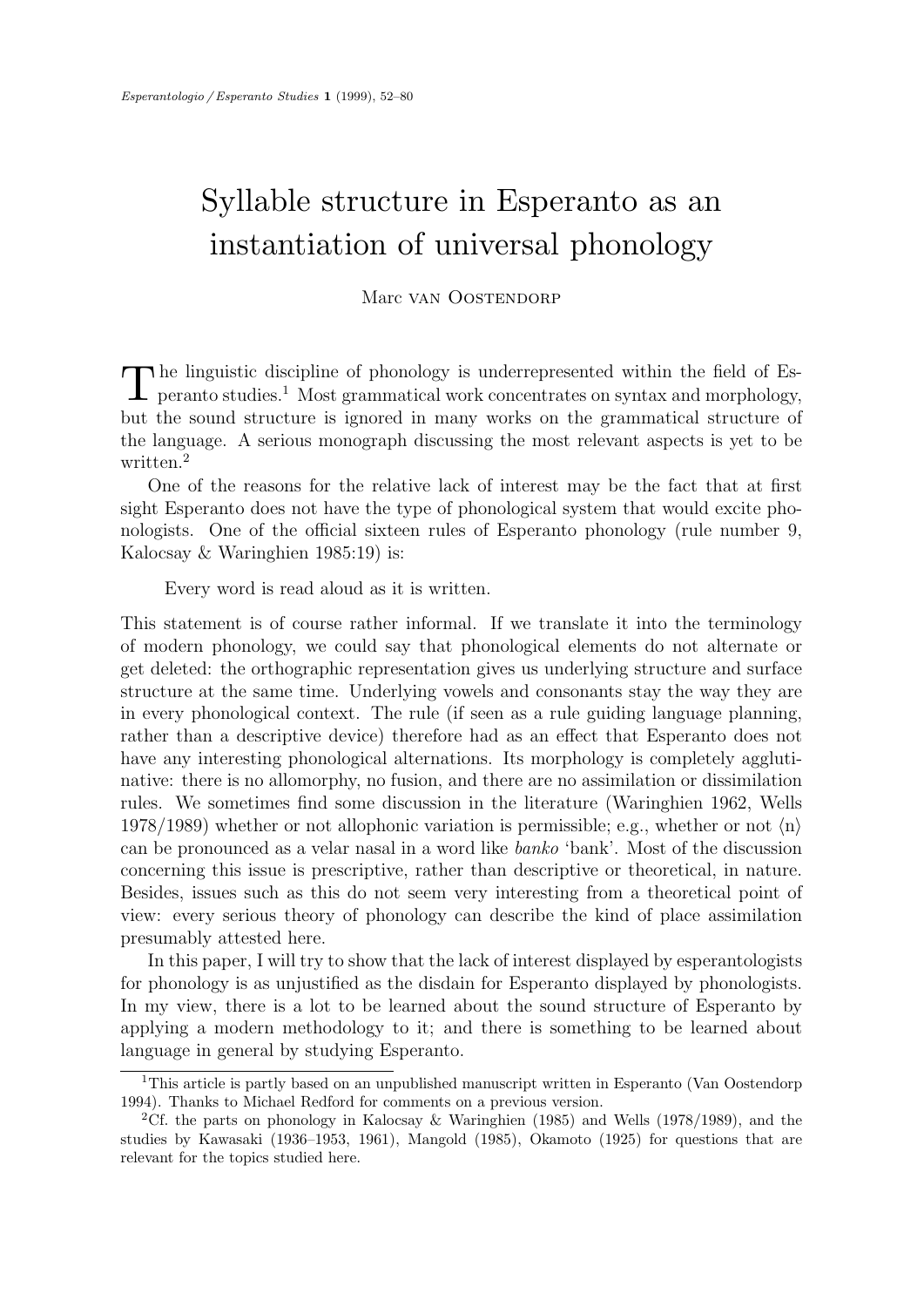Two remarks are in order here. First, in this article I confine myself to a branch of phonotactics that is more or less abstract, i.e., independent of the details of articulatory or acoustic phonetics. I study the phonotactic structure of words such as they appear in a dictionary, and show that generalisations can be made in this domain that are anything but trivial. This does not imply, of course, that phonetic investigations into the sound structure of Esperanto are impossible or undesirable. Yet it can be expected that the actual phonetic implementation varies widely among speakers with different mother tongues and language attitudes. I suppose that phonetic research into this variation could profit from a description of the aspects that all of these pronunciation have in common – the abstract phonological system.

The second remark is directly related to the first. In order to describe classes of sounds, phonologists usually make use of a terminology that is derived from phonetics. I follow this practice here and write, e.g., about "alveolar", "palatal" and "labial" consonants or about "high" vowels; yet I do not wish to imply that the most common or the preferred place of articulation for "alveolar" [t] is indeed at the alveolar ridge. Other places are attested and I do not wish to bestow myself with the authority to proclaim any particular pronunciation as either good or bad. Important for me is that [t, d, s, . . . ] form a natural class in the abstract phonology. I could have called this class A, but "alveolar" seems a better alternative from a mnemotechnic point of view. For lack of a good description of Esperanto phonetics, the reader is kindly requested to be cautious about other names of natural classes as well.

This article is structured in the following way. In section 1, I give a short introduction into syllable structure as applied to underived words in Esperanto. The syllable is divided into two subconstituents, the onset (discussed in section 2) and the rhyme (discussed in section 3). Section 4 deals with the complications of syllable structure in morphologically complex words. The last section is devoted to a conclusion.

# 1. The syllable in underived words

The internal structure of the syllable has received quite a lot of attention in the phonological literature of the past few decades. Most theorists nowadays would agree that a syllable is not just an unstructured bunch of segments. The general agreement ends, however, as soon as one tries to be explicit about what the internal structure of a syllable is. There are two major schools of thought (cf. Blevins 1995). The differences between these schools are best illustrated by giving the respective structures that these schools would assign to the English syllable blank:

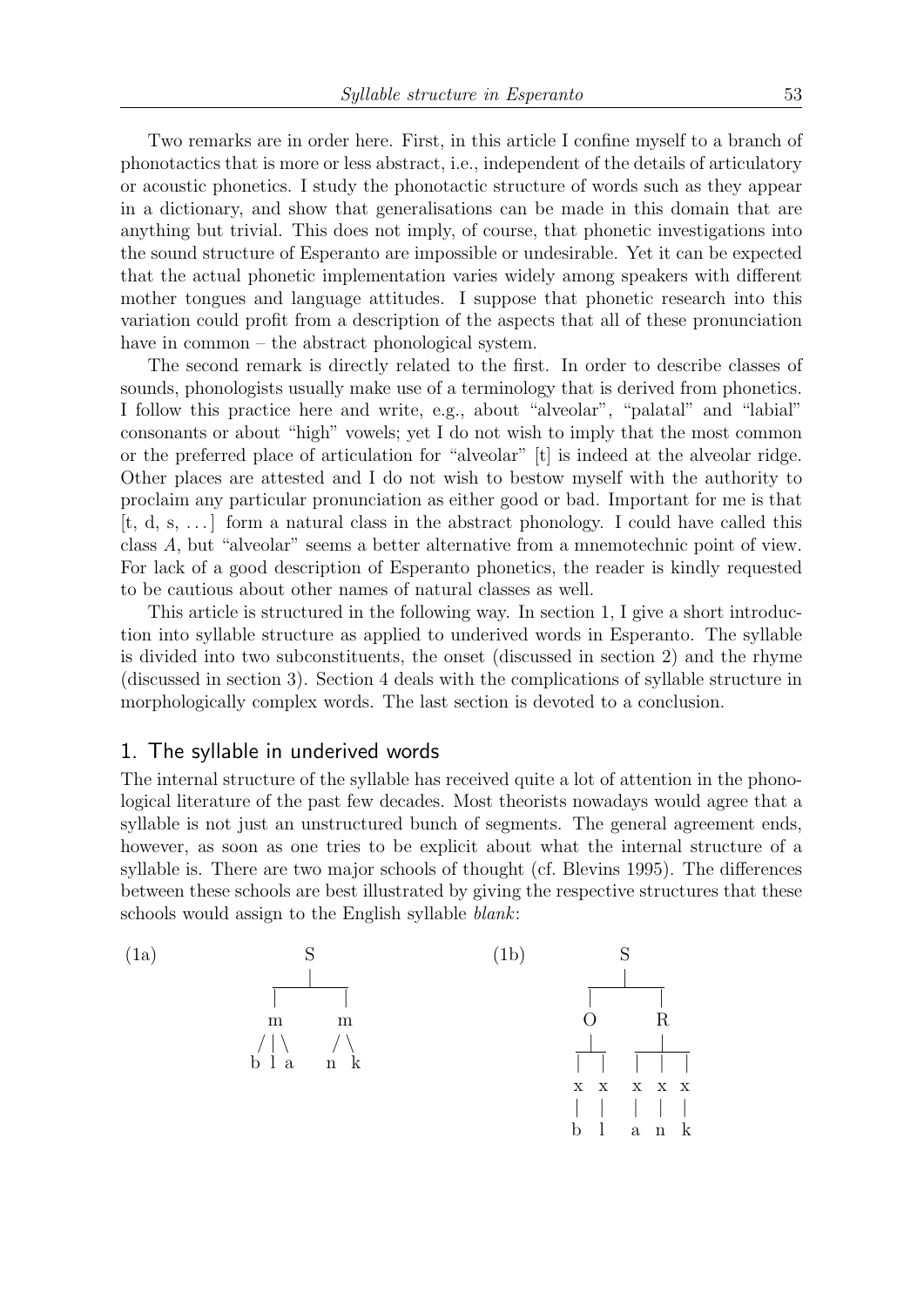In mora theory, represented in (1a), a syllable (S) can consist of one or two moras (m): open syllables with a short vowel have one mora, closed syllables or syllables with a long vowel have two moras. In the latter cases, the second mora dominates the second half of the long vowel and the consonants following the vowel. Mora theory has been succesfully applied in the analysis of the interaction between syllable structure and stress (Hyman 1985, Hayes 1995, Kager 1995) and in the analysis of Prosodic Morphology phenomena such as infixation and reduplication (McCarthy and Prince 1986, 1993, 1995).

In onset-rhyme theory, represented in (1b), a syllable consists of an onset (O) and a rhyme (R).

The rhyme dominates the vowel and all consonants following it, while the onset dominates the consonants preceding the vowel. Onset-rhyme theory seems more succesful in describing the phonotactics of a language. Since phonotactics are the topic of the present contribution, and since Esperanto has a fairly simple stress rule which does not refer to syllable structure, and does not display any Prosodic Morphology phenomena at all,<sup>3</sup> I will use the onset-rhyme model in this article.

## 1.1. Long segments

The reader will note that the letters of the word blank (which of course represent phonemes or segments as I will call them) in (1b) are not directly attached to the onset and rhyme nodes. There is an intervening layer of **x-slots** which represent timing units (McCarthy 1979, Levin 1985). These x-slots are used to represent length of consonants and vowels: long segments are supposed to consist of one segment, attached to two x-slots.

According to Kalocsay & Waringhien (1985), long vowels also play a role in Esperanto. We would basically find a vowel of this type in the penultimate syllable of a word (i.e., the syllable that carries primary stress) if this syllable is open. The contrast is therefore nonphonemic: it does not serve to distinguish between words and there are no minimal pairs of words with a different meaning and differing in form only in the length of one of the vowels. It seems therefore fair to say that vowel length is marginal in Esperanto at best.

Next to long vowels, languages can also use long consonants. Also these are represented as one (consonantal) segment attached to two different timing slots. An example of a language displayning genuine contrasts in consonantal length is Sierra Miwok, a Penutian language from California. In this language we see a contrast between the word forms kicaww and kiccaw. Both of them are forms of a verb meaning 'to bleed', but the first form approximately means 'will bleed', and the second 'bleeds continuously'. The syllable structure of these two forms is as follows:

| (2a) |  |  | X X X X X X | (2b)<br>$\begin{array}{ccccccccc} & & X & X & X & X & X \end{array}$ |  |  |        |  |
|------|--|--|-------------|----------------------------------------------------------------------|--|--|--------|--|
|      |  |  |             |                                                                      |  |  |        |  |
|      |  |  |             |                                                                      |  |  |        |  |
|      |  |  | k i c a w   |                                                                      |  |  | ki caw |  |

<sup>&</sup>lt;sup>3</sup>A possible exception are the hypochoristics formed with  $-\hat{c}j\hat{o}$  and  $-nj\hat{o}$  for male and female names respectively: Vilĉjo 'Bill' (< Vilhelmo), panjo 'mum' (< patrino 'mother'), etc. See section 2 for discussion.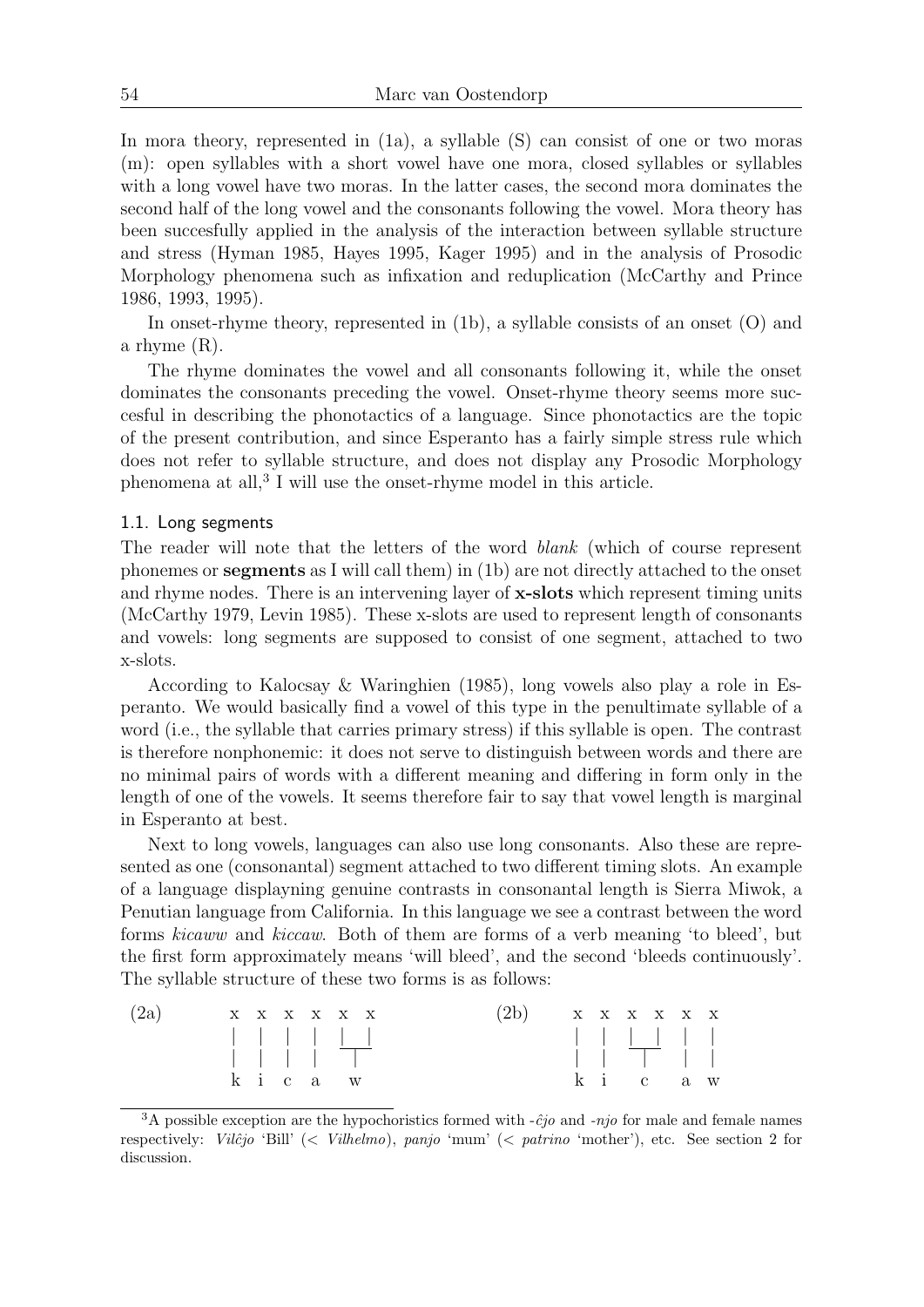The status of long consonants in Esperanto is a matter of debate<sup>4</sup>. There are a few minimal pairs involving geminate consonants morpheme-internally, $5$  the most famous of which undoubtably is  $finno$  'Finn' –  $fino$  'end'. The number of these, however, is very small. Furthermore, morphological compounding can create sequences of identical consonants: kapparto 'part of head'  $\langle \langle kap \rangle$  'head' + parto 'part'). Words of the finno-type are discussed in Van Oostendorp (1998a, 1999); those of the kapparto-type in section 4. In both cases we will see that there is something special about these forms. This allows us to formulate the following principle about Esperanto sound structure:

Principle 1. Disallowance of long segments. No seqment may be linked to more than one timing slot.

#### 1.2. Complex segments: a first approach

Every segment corresponds to exactly one timing slot; one may therefore wonder whether the line with x-slots in the representation in (1b) is not superfluous in the description of Esperanto. There could, however, be another reason for still wanting to use this intermediate level of structure; this concerns the representation of the complex segments c,  $\hat{c}$ ,  $\hat{g}$ ,  $\hat{j}$ ,  $\hat{s}$  and dz.<sup>6</sup> Learners of Esperanto have been wondering almost since the moment when the language came into existence whether or not these segments are one or two. Responding to a question on this issue, the creator of the language, Zamenhof (1927:34), has stated that:

Your opinion on c,  $\hat{c}$ ,  $\hat{g}$  is mistaken; it is true that *some* nations pronounce them as ts, ts, dĵ, but not *all* nations do this.

A similar line of reasoning could be assumed to apply to  $\hat{s}$  and  $\hat{\textit{i}}$ , the voiceless and voiced fricative that could be seen by some as renderings of the sequences [sj] and [zj]. Kalocsay & Waringhien (1985) claim that this should probably be extended to  $\langle dz \rangle$  and there are several reasons to adopt this position. The most important one is that otherwise  $\langle c \rangle$  would be the only voiceless consonant that does not have a voiced counterpart in Esperanto.

As we will see below (subsection 2.6), there is also a rather strong argument not to consider the dz as one segment, on a par with c,  $\hat{c}$  and  $\hat{g}$ : the latter segments can all freely occur at the beginning of a word, but this is not true for dz. The situation concerning this segment is therefore somewhat paradoxical. Using a separate tier of x-slots the similarities and the dissimilarities between long  $\langle$ ts $\rangle$  and short  $\langle$ c $\rangle$ ,  $\hat{s}$  and sj, etc., could be represented in the following way:

<sup>4</sup>Cf. Albault (1998) for an overview of all the relevant facts and a careful description of the possible phonetic realisations of biconsonantal graphemes.

<sup>&</sup>lt;sup>5</sup>Morpheme-initially, there are no long consonants at all, to the best of my knowledge; \*ssato is not a feasible word of Esperanto.

<sup>&</sup>lt;sup>6</sup>The symbol c stands for a coronal affricate in Esperanto orthography;  $\hat{c}$  for a voiceless palatal stop or affricate and  $\hat{g}$  for a voiced palatal stop or affricate;  $\hat{j}$  is a voiced palatal fricative and  $\hat{s}$  a voiceless one. All other Esperanto letters may be assumed to correspond to their IPA correlate for the purposes of this article.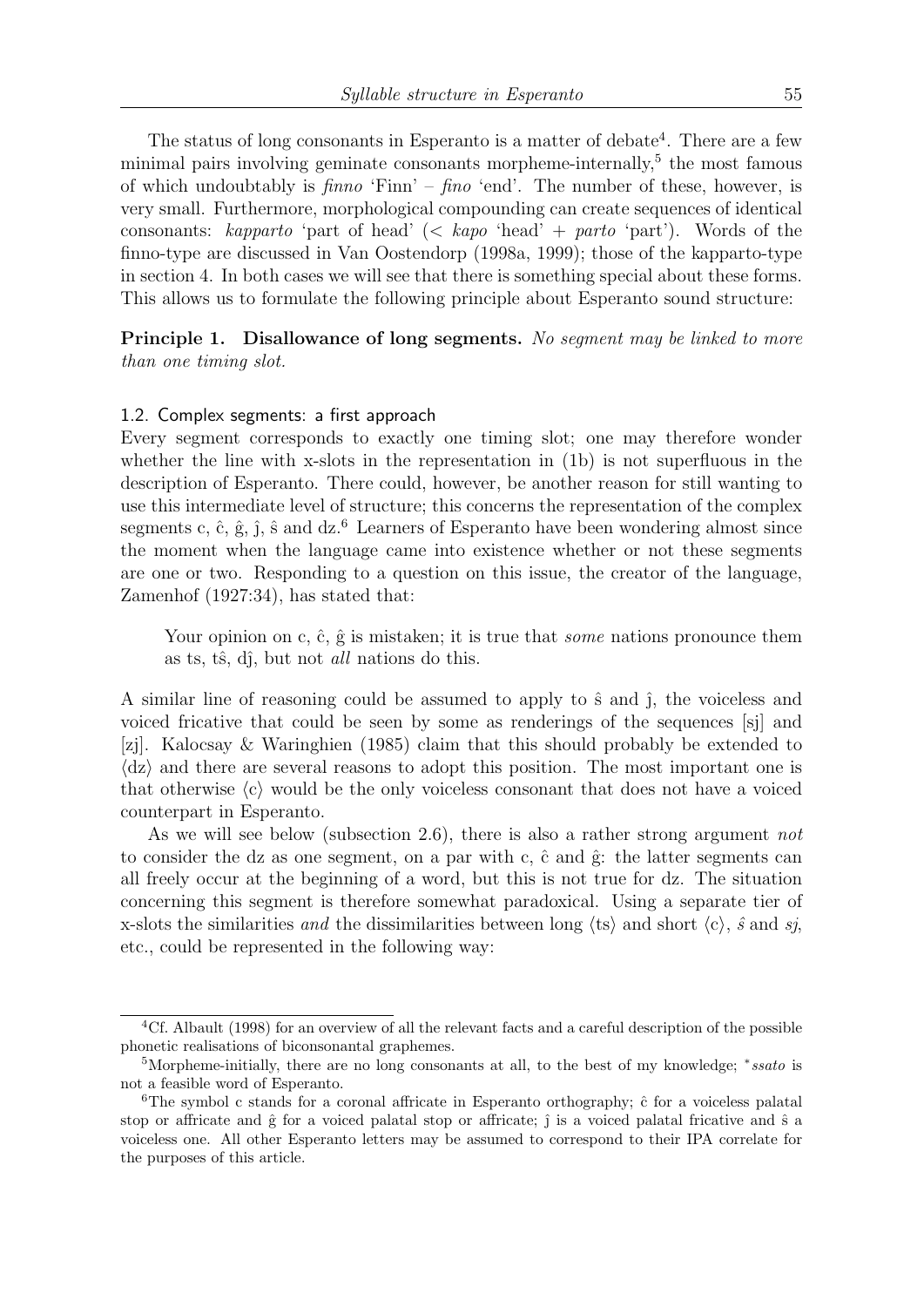

Without further refinements, this type of representation still leaves us with a few problems. One of them is why we can combine [t] and [s] or [t] and [j] under one segment but not, e.g., [k] and [s] or [p] and [j]. Some further discussion of this will be provided in subsection 2.6.

In the representations of  $[\hat{c}]$  and  $[\hat{g}]$  above, I put the  $[s]$  and  $[z]$  in brackets. There is no reason for these to be present in the abstract phonological representation. We have no contrast between a monosegmental [tj] unit on the one hand and another monosegmental [tsj] on the other. Also, the phonological analysis gets slightly simplified if we assume  $[\hat{c}]$  to be monosegmental  $[ti]$  and  $[\hat{g}]$  monosegmental  $[di]$ , because it allows us to establish the following principle of Esperanto monosegments:

Principle 2. Principle of complex segments. Esperanto allows the attachment of two segments to one timing slot if the first segment is an alveolar obstruent ( $[t, d, s,$  $z$ ) and the second one  $[s]$  or  $[j]$ .

A special status is alotted here to alveolars; we will see below that this is a move we will have to make more often in our analysis.

According to this principle the following consonant combinations can be units of Esperanto: /ts/ (= [c]), /tj/ (= [ĉ]), /dj/ (= [ĝ]), /sj/ (= [ŝ]) and /zj/ (= [ĵ]). Apart from this it allows [ds], [zs] and [ss]. The first of these we could equate with  $\langle dz \rangle$ ; the other two may be seen as indistinguishable from 'single' [z] and [s] respectively (a segment starting as a alveolar fricative and ending as a alveolar fricative simply is a alveolar fricative).<sup>7</sup>

# 2. The onset

I now turn to one of the two immediate subconstituents of the syllable. In the next section I discuss the rhyme, but in this section we start, of course, with the onset.

The simplest syllable type – the one we find in all languages of the world, the one that infants learn first – consists of exactly one consonant followed by exactly one vowel: Esperanto words as po 'at the rate of, each', ne 'no', nura 'mere', rimo 'rhyme' and satelito 'satellite' all fit into this template.

It is sometimes claimed in the literature that there are also languages which allow only this type of syllable and no others. It turns out to be rather difficult, however,

<sup>&</sup>lt;sup>7</sup>If  $\frac{ds}{ds} = \frac{dz}{\text{ and } zs} = \frac{z}{z} = \frac{z}{z}$ , we should add to the Principle of complex segments a statement that the second segment harmonizes in voice with the preceding segment: an /s/ preceded by a voiced [d] or [z] turns into a voiced [z].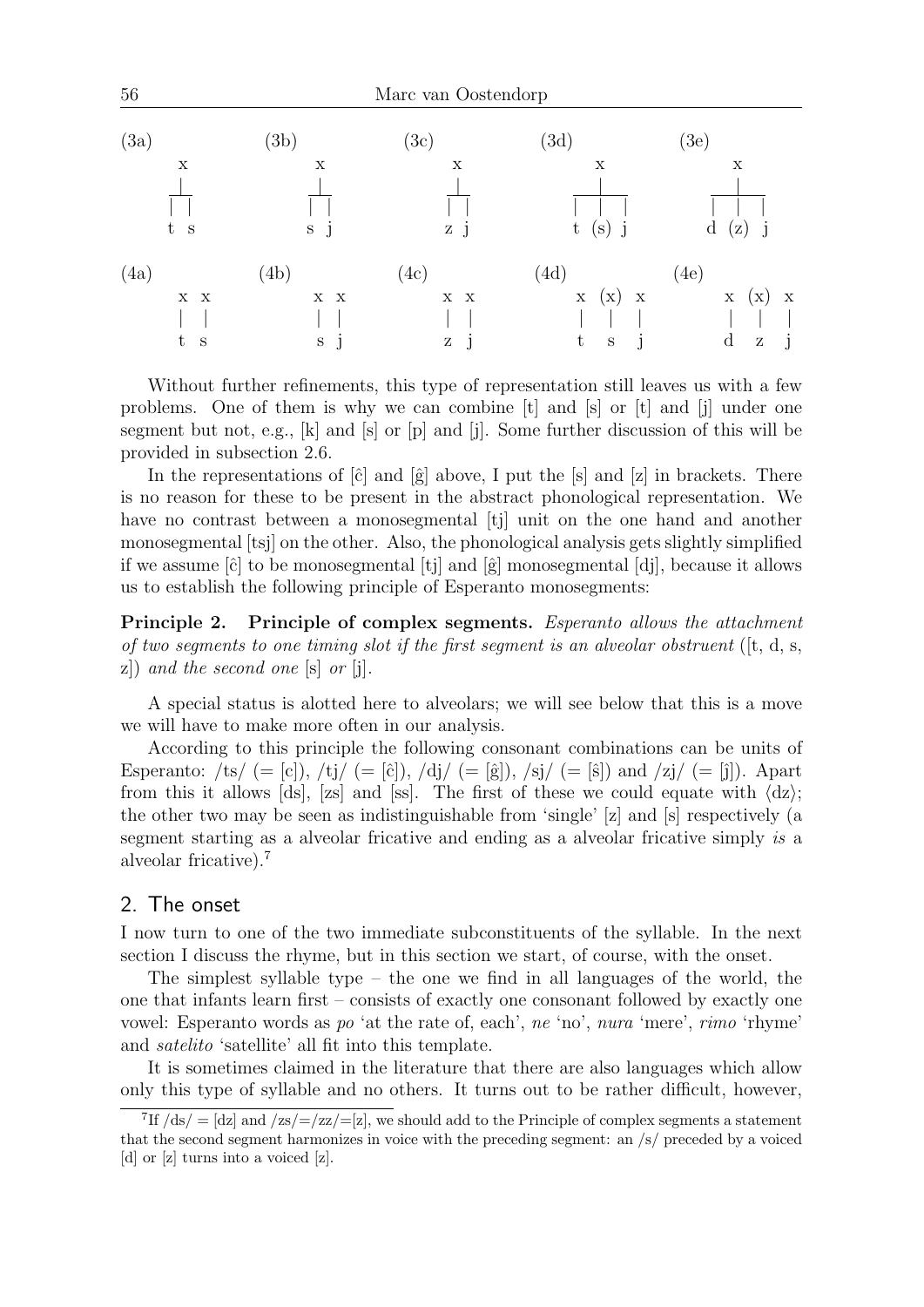to find unambiguous examples of such languages. The West-African language Senufo may be a case in point (Clements and Keyser 1983) and languages spoken on the Fiji islands are also sometimes mentioned.

The group of languages in which the onset may also be empty seems much bigger, in particular if we only look at the first position of the word. Such languages allow for the type of sound combinations exemplified by the Esperanto words amo 'love' and ataki 'to attack'.

In some languages, empty onsets can only occur in the initial position of a word. At least a tendency to this effect can be observed in Esperanto as well. Many words start with a vowel, but there is only a very small group of (nonderived) words in which we can find such a syllable word-internally (kaoso 'chaos' is an example of such an exception).

# 2.1. A table of biconsonantal onsets

Apart from zero or one consonant, the Esperanto syllable can contain also two consonants, as in *prun.ti* 'borrow', *kom.pre.ni* 'understand' and *kna.bo* 'boy' (the dot indicates a syllable boundary). If the first segment is  $[s]$  or  $[\hat{s}]$ , the onset can even contain three segments: *stra.to* 'street', *skla.vo* 'slave',  $\hat{strum}$ .po 'sock', etc.; I will return to this below. For now, it is important to observe that not every combination of two segments can serve as an Esperanto onset. The first segment always has to be an element of the set  $\{b, d, f, g, k, p, s, \hat{s}, t, v\}$  and the second one an element of  $\{r, l, s, d, d, d, s, s, s, t, w\}$ n}. I provide a list of all possible combinations below:<sup>8</sup>

| [br]                             | bruna 'brown', brako 'arm', branco 'branch'                                |
|----------------------------------|----------------------------------------------------------------------------|
| [b]                              | <i>blua</i> 'blue', <i>blago</i> 'joke', <i>bloko</i> 'block'              |
| $[\text{bn}]$                    | not attested <sup>9</sup>                                                  |
| [dr]                             | <i>drinki</i> 'to drink (heavily)', <i>droni</i> 'to drown'                |
| [d]                              | not attested                                                               |
| [dn]                             | only in geographic names ( <i>Dnepro</i> , <i>Dnestro</i> ). <sup>10</sup> |
| [fr]                             | franca 'French', fraŭlo 'bachelor'                                         |
| [H]                              | <i>flava</i> 'yellow', <i>Flandrio</i> 'Flanders'                          |
| $[\text{fn}]$                    | not attested <sup>11</sup>                                                 |
| $\left[\operatorname{gr}\right]$ | <i>granda</i> 'big', <i>griza</i> 'grey'                                   |
| [g]                              | glaso (a) glass', gliti'to glide'                                          |
| $\lbrack \text{gn} \rbrack$      | <i>gnomo</i> 'gnome', <i>gnuo</i> 'gnu <sup>12</sup>                       |
| $[\mathrm{kr}]$                  | kreteno 'cretin', krepo 'pancake'                                          |
| [k]                              | klera 'learned', klara 'clear'                                             |
| kn                               | <i>knabo</i> 'boy', <i>knedi</i> 'to knead' <sup>13</sup>                  |

<sup>8</sup>My main sources have been Waringhien (ed.) (1987), henceforth PIV, and Kawasaki (1936–1953). <sup>9</sup>Other consonant clusters with [b-] in PIV: [bj] in the geographic name  $Bjalistoko/Bjelostoko$ .

<sup>&</sup>lt;sup>10</sup>Other consonant clusters with  $[d-]$  in PIV:  $[dv]$  in the geographic name *Dvino*;  $[dz]$  in the name of the Greek letter dzeta (also spelled zeta).

<sup>&</sup>lt;sup>11</sup>Other consonant groups with  $[f-]$  in PIV:  $[f\hat{j}]$  in *fjordo* 'fjord';  $[f\hat{k}]$  in *ftizo* 'phthisis' a.o.

<sup>&</sup>lt;sup>12</sup>Other consonant groups with [g-] in PIV: [gh] in *ghetto* 'ghetto'; [gv] in *gvidi* 'to guide', *gvati* 'to keep watch' a.o.

<sup>&</sup>lt;sup>13</sup>Other consonant groups with  $[k-]$  in PIV:  $[k]$  in the name  $Kju$ ,  $[ks]$  in ksantelasmo 'xantelasm', [kv] in kvar 'four', kvereli 'to argue' a.o.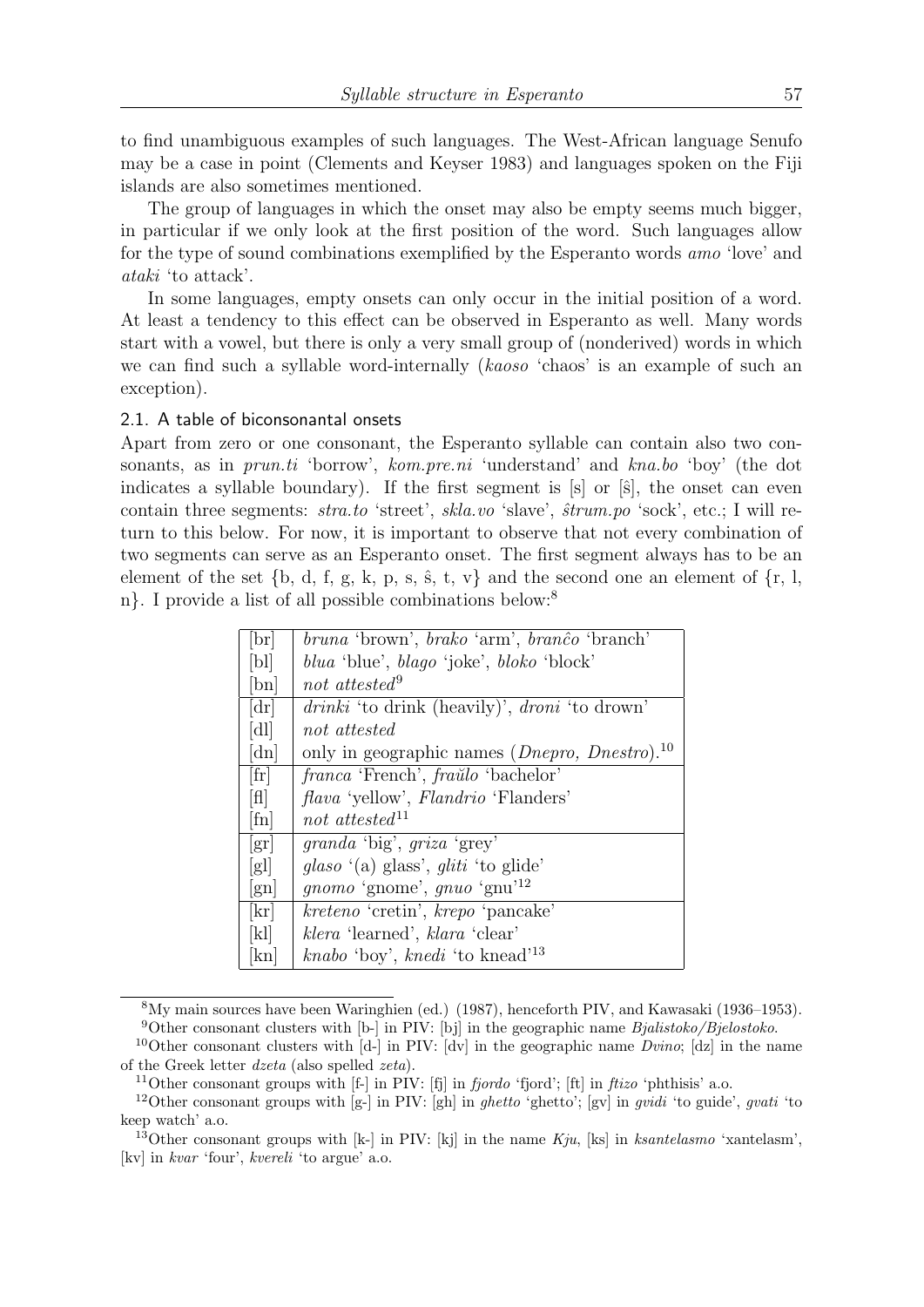| [ln]                           | not attested                                                    |
|--------------------------------|-----------------------------------------------------------------|
| $[11]$                         | not attested                                                    |
| $\lceil \ln \rceil$            | not attested <sup>14</sup>                                      |
| mr                             | not attested                                                    |
| $\lfloor m \rfloor$            | not attested                                                    |
| $\lceil mn \rceil$             | not attested <sup>15</sup>                                      |
| $\lfloor nr \rfloor$           | not attested                                                    |
| [n]                            | not attested                                                    |
| nn                             | not attested <sup>16</sup>                                      |
| pr                             | <i>preni</i> 'to take', <i>profiti</i> 'to profit'              |
| p                              | <i>plano</i> 'plan', <i>plori</i> 'to weep'                     |
| $[\text{pn}]$                  | <i>pneŭmonio</i> 'pneumonia' <sup>17</sup>                      |
| sr                             | not attested                                                    |
| $ \mathrm{s}l $                | slipo 'index card', slango 'slang'                              |
| $ \mathrm{sn} $                | snobo 'snob', snufi 'sniff' <sup>18</sup>                       |
| $ \hat{\textrm{s}}\textrm{r} $ | <i>sraŭbo</i> 'screw', <i>sranko</i> 'cupboard'                 |
| $[\hat{\textrm{s}}]$           | $\hat{s}li\hat{h}$ 'to grind, to polish', $\hat{s}losilo$ 'key' |
| $[\hat{\textrm{sn}}]$          | $\hat{\mathit{suuro}}$ 'line' <sup>19</sup>                     |
| $ \mathrm{tr} $                | <i>trajno</i> 'train', tri 'three'                              |
| [t]                            | not attested (except in tlaspo 'thlasp')                        |
| $[\text{tn}]$                  | not attested <sup>20</sup>                                      |
| vr                             | <i>vrako</i> 'wreck', <i>vringi</i> 'to wring'                  |
| v                              | in the names <i>Vladimiro</i> and <i>Vladivostoko</i>           |
| $\lceil \mathrm{vn} \rceil$    | not attested <sup>21</sup>                                      |
| x                              | not attested                                                    |
| z]                             | zloto 'zloty'                                                   |
| zn                             | not attested                                                    |

The exceptions mentioned in the footnotes to this table are discussed in Van Oostendorp (1998a, 1999). Here, I will concentrate on the "regular" patterns.

# 2.2. Sonority

One way of describing the relation between the first and the second segment of the onset invokes a principle of sonority (cf. Clements 1990, Blevins 1995 and references cited there):

<sup>15</sup>Consonant groups with [m-] in PIV: [mj] in mjelo 'spinal marrow'.

<sup>&</sup>lt;sup>14</sup>Consonant groups with [l-] in PIV: [lh] in the geographic name *Lhaso*, [lj] in  $ljamo$  'llama' (also spelled  $lamo$ ) and the geographic name  $Lju\hat{s}un$ , [lv] in the geographic name  $Lvovo$ .

 $16$ Consonant groups with  $[n-]$  in PIV: [nj] in the geographic names Njasa, Njemeno.

<sup>&</sup>lt;sup>17</sup>Other consonant groups with  $[p-]$  in PIV:  $[pf]$  in *pfenigo* '(German) pfennig',  $[ps]$  in *psalmo* 'psalm', pseŭdo- 'pseudo', [pŝ] in pŝento 'pschent', [pt] in pterido 'bracken', ptialazo 'ptialine'.

 $18$ [s-] can also be combined with [t-], [p-], [k-], etc. This has not been explicitly marked in this table.

 $19[\hat{s}-]$  can also be combined with [t-], [p-], [k-], etc. This has not been explicitly marked in this table.

<sup>&</sup>lt;sup>20</sup>Other consonant groups with  $[t-]$  in PIV: [tb] in the geographic name *Tbiliso*, [tj] in the interjection  $tju$  and the geographic name  $Tjurko$ , [ts] as an interjection and in tsetseo 'tsetse' (according to PIV, this should actually be ceceo).

<sup>&</sup>lt;sup>21</sup>Other consonant groups with  $[v-]$  in PIV:  $[vj]$  in *vjelo* 'hurdy-gurdy', *vjolo* 'viola'.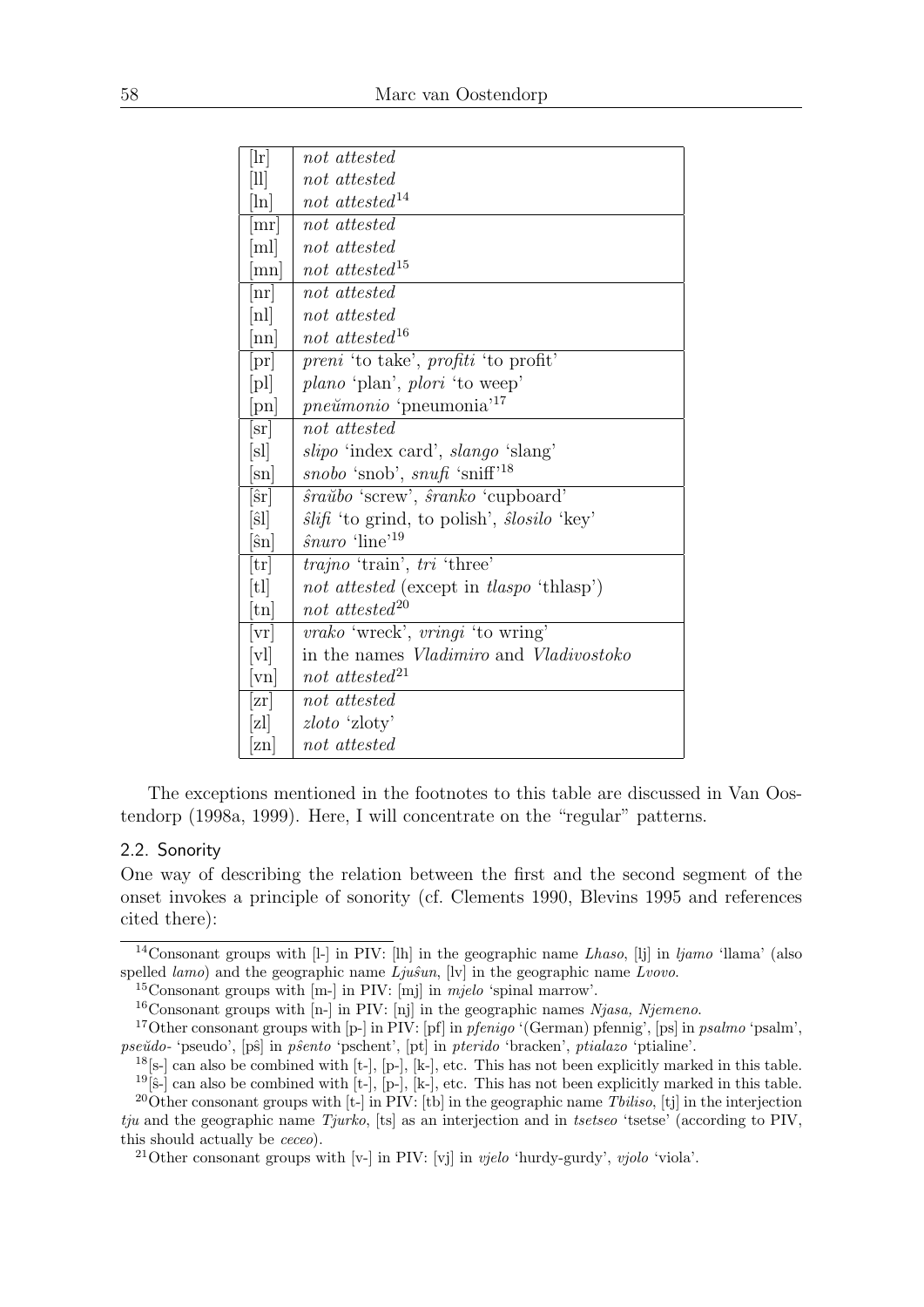Principle 3. Sonority Sequencing Principle, Onset (SSP). Between any member of a syllable and the syllable peak, a sonority rise or plateau must occur.

Sonority is a technical term, defined (for example) in the following way:<sup>22</sup>

(5) **Sonority.** A segment  $S_1$  is more sonorous than a segment  $S_2$  if  $S_1$  is more to the left than  $S_2$  on the following scale:

| vowels        | glides                 | liquids | nasals | obstruents                |
|---------------|------------------------|---------|--------|---------------------------|
| a, e, i, o, u | j, $\ddot{u}$ , $v(?)$ |         | m. n   | p, b, t, d, k, g, f, v(?) |
|               |                        |         |        | s, z, c, dz, ĉ, ĝ, ŝ, ĵ   |

Vowels can only occur in the syllable rhyme, not in an onset, in Esperanto as well as in most (maybe even all) other languages. Also the appearance of glides in the onset is severly restricted. The [j] can only appear in that position if it is not preceded or followed by any other consonant (as in jes 'yes' and jaro 'year'). There is only a small set of words in which it can be the second segment *(fjordo 'fjord')*; I have argued elsewhere (Van Oostendorp 1998a, 1999) that the words in this set are "loanwords" from a phonological point of view: they have a more complex structure than the "core" Esperanto lexicon.

The distribution of the back rounded glide  $[\tilde{u}]$  is even more restricted. It is almost a normal vowel in its preference for the rhyme. The only few exceptional cases in which [ŭ] occurs is in the onset; these again arguably are "loanwords" in a technical sense:  $\check{u}ato$  'watt'.

## 2.3. The status of [v]

It is also important to note some theoretical problems regarding the sonority of [v]. Assuming this segment is neither a nasal (because there is no nasal airflow), nor a vowel or a liquid, it could be described as either a glide or an obstruent.

It is possible to provide arguments for both positions. On the one hand, [v] can occur in an onset immediately following  $[k]$  or  $[g]$ , as in *quidi* 'to guide' and kvar 'four'. [k] and [g] are obstruents and therefore the principle of sonority just outlined forces us to assume that [v] is more sonorous than an obstruent. That is not a problem in principle, since there are many languages in which we can find glides that are very similar to the Esperanto [v].

On the other hand, glides are often assumed to be closely related to a vowel. Such a relation clearly exists between [j] and [i], which are phonetically very similar: as a matter of fact, they are virtually identical, except that [i] appears in vocalic positions (the nucleus) and [j] in consonantal positions (the onset, and maybe the coda). This strong relationship can also be observed in words such as *kiu* 'who' and *piano* 'piano'. Those words are often pronounced approximately as [kiju], [pijano].<sup>23</sup> This fact can be understood if we assume that  $[j]$  in fact is an  $/i/$  , occuring in consonantal position. Let us consider the word *kiu* for a moment (I will leave out the skeleton in order to not unnecessarily complicate the discussion):

 $^{22}$ This of course is an abstract and arbitrary definition, which may be replaced by something more phonetic (level of obstruction in the mouth) if one wishes.

<sup>23</sup>This observation has been made already by Zamenhof (1927).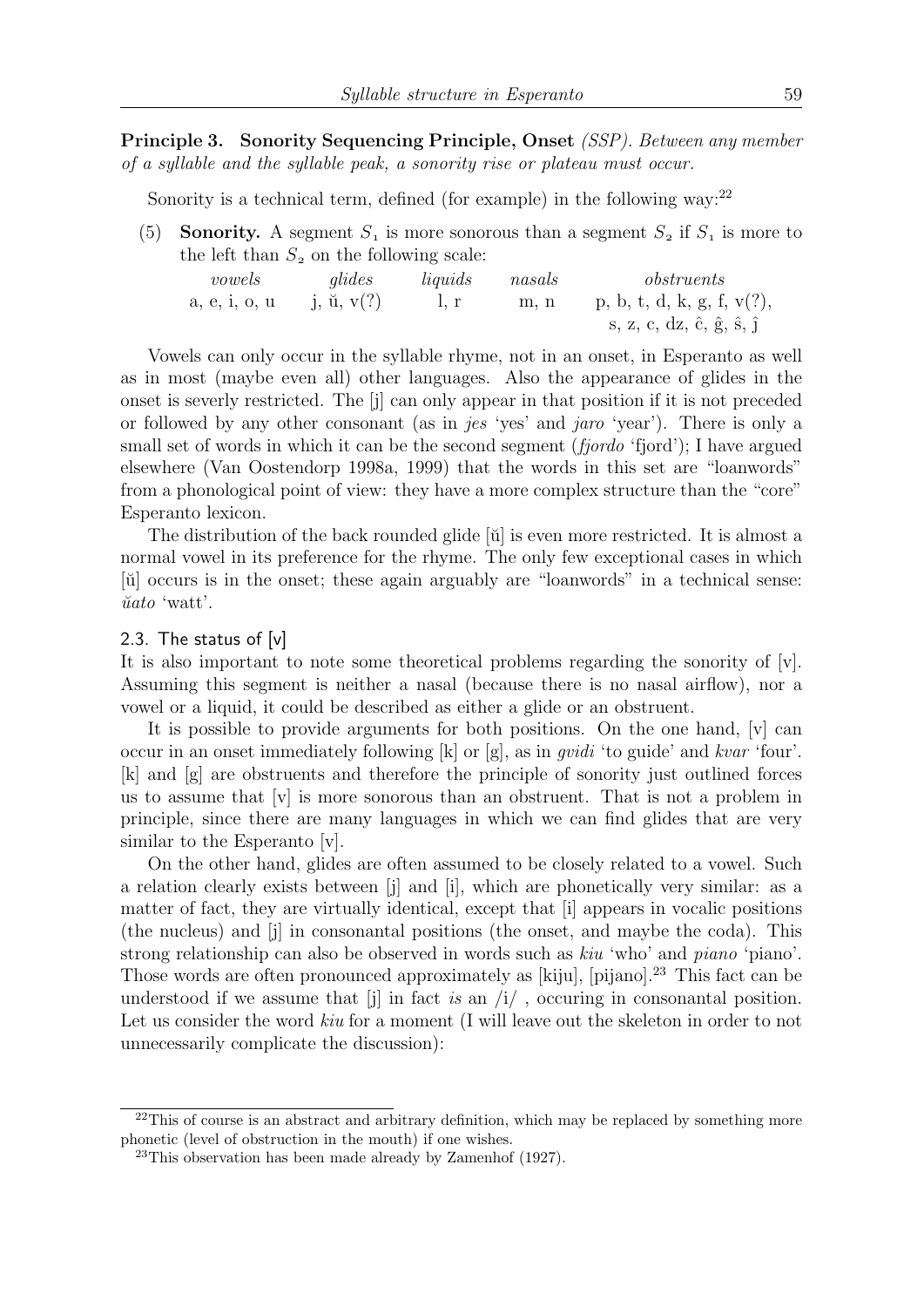

In (6) the second syllable does not have an onset. This is an undesirable situation. The system therefore tries to find a segment which can play that role. It then finds the  $\langle i \rangle$  which appears as  $[i]$  in consonantal position, as I just described. We then end up with the structure in (7).

The same line of reasoning explains the appearance of  $\ddot{u}$  in /duono/– $\ddot{d}$ du $\ddot{u}$ ono]. We start out with the structure in (8):



In  $(8)$ , the second syllable is looking for an onset and finds one in the form of  $/u/$ , which is represented by  $[\mathbf{\breve{u}}]$  in consonantal position in (9) (apparently, even the fact that [˘u] is rare in underlying onset position does not prevent its surfacing here). The only thing that matters is the material *preceding* the syllable. One never says  $*($ ki $\tilde{u}$ u or <sup>∗</sup> [dujono].<sup>24</sup>

The problem with  $\sqrt{v}$  now is that it cannot correspond to any real vowel. It is phonetically most similar to [u], but the glide corresponding to that vowel is  $[\check{u}]$ , as we just saw. This is also indicated by the fact that we can find some (albeit not many) words where [v] precedes a liquid: *vringi* 'wring', *Vladimiro* 'Vladimir'. From this I tentatively conclude that  $\sqrt{v}$  is an obstruent after all; the issue that it nevertheless can be preceded by [g] and [k] will be taken up shortly below.

Apart from the glides [ŭ] and [j], there are other consonants that prefer to stay on their own in a syllable onset, notably  $[m], [h, \hbar]$  and almost all "complex" consonants  $([c, \hat{c}, \hat{j}, \hat{g}]$  but not  $[\hat{s}]$ ). Also these will be discussed in somewhat more detail below.

## 2.4. Phonological government

It is convenient to introduce now some terminology in order to describe these restrictions. The most important term here is government.<sup>25</sup> Phonological government could

<sup>24</sup>One of the anonymous reviewers suggests that this may not be true for everybody: Korean speakers of Esperanto frequently say, e.g., [unuje, duje] for unue 'firstly', due 'secondly'. This may therefore be a case of authentic phonological variation. After [e] one can frequently observe a [j]: /teo/-[tejo] 'tea', and after an [o] we may find [ $\ddot{u}$ ]: /poeto/-[poŭeto] 'poet'. There is no glide corresponding to /a/ and one also does not say \*[kajoso] or \*[kaŭoso] for /kaoso/ 'chaos'.

<sup>&</sup>lt;sup>25</sup>The term derives from traditional grammar, where one says that some verbs or prepositions *govern* a certain case. For example, the directional prepositions govern the accusative in Esperanto, but the locatives govern the nominative. The term was taken up in the so-called Government and Binding framework of generative grammar in the 1980's (Chomsky 1981). Some phonologists, notably Kaye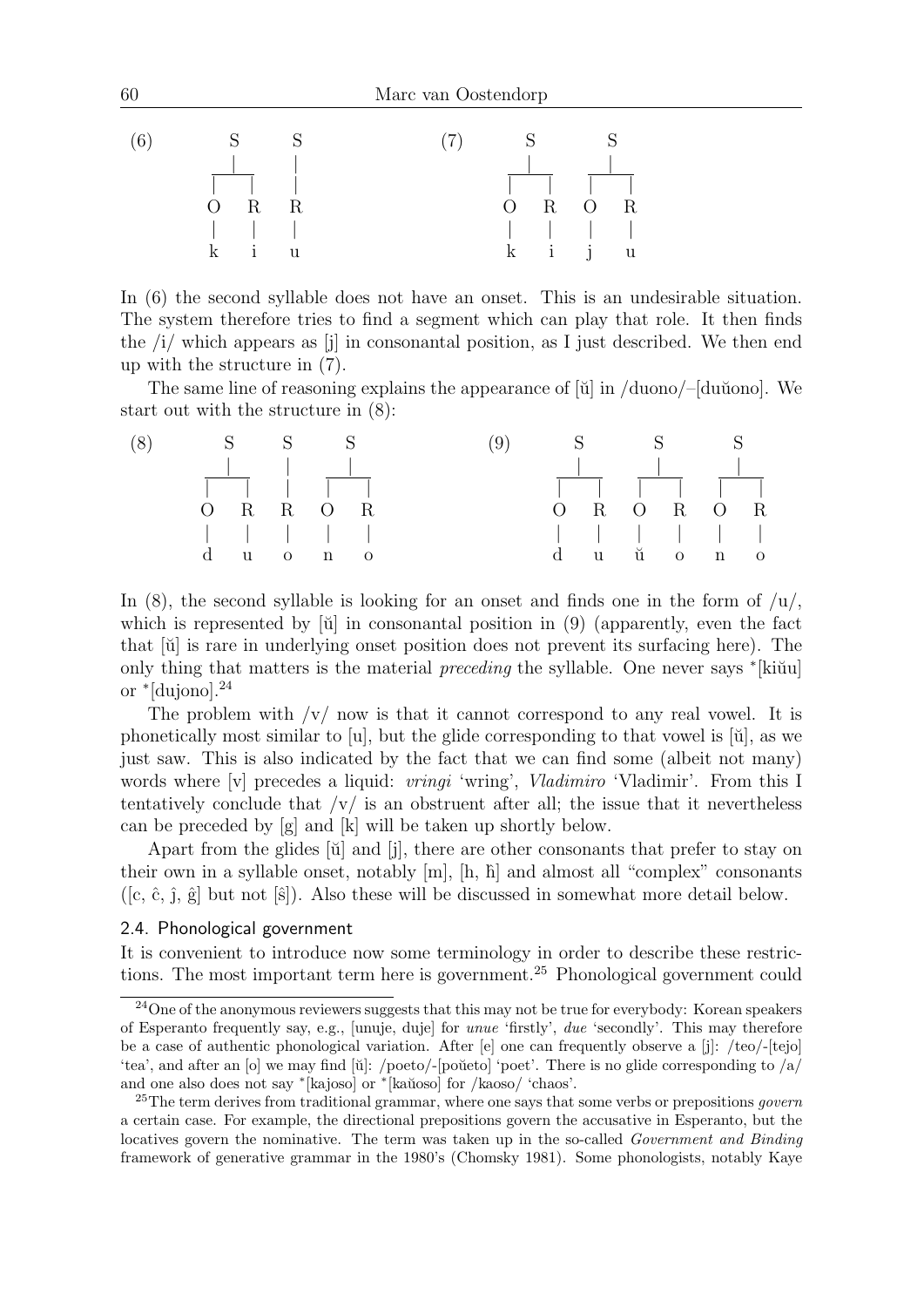be defined as follows:

(10) Government: In a subsyllabic constituent (onset or rhyme), every segment governs the element to its right.

This definition states that the  $/f/$  in the first syllable of *franca* 'French' governs the  $/r/$ and the  $\sqrt{a}$  in that syllable governs the  $\sqrt{n}$ . We can now state the sonority sequencing principle in terms of government:

- (11) Sonority Sequencing Principle (to be revised).
	- a. In the onset, the governing segment is less sonorous than the governee.
	- b. In the rhyme, the governing segment is more sonorous than the governee.

The observations on possible onsets just made can now be formulated as in (12):

- $(12)$  a. Complex segments and  $[h, h]$  cannot govern.
	- b. The  $j/m/d$  and  $/m/d$  can neither govern nor be governed in the onset.
	- c. The  $\mathrm{W}/\mathrm{u}$  cannot occur in an onset at all.<sup>26</sup>

With these extra restrictions, the Principle of Sonority gives us all the possible combinations of consonants in Esperanto, at the same time excluding, e.g., those in (13):

- (13) a. <sup>∗</sup> rbumo, <sup>∗</sup>nguo, <sup>∗</sup> lkera
	- b. <sup>∗</sup>bbumo, <sup>∗</sup>gguo, <sup>∗</sup>kkera

In the initial onsets of the words in (13a), the first consonant is more sonorous than the second one. In the words in (13b), both consonant are equally sonorous. Both situations are disallowed by Sonority Sequencing.

Nevertheless there are still two groups of problems which the SSP does not address. First, if a mere difference in sonority level would suffice, we should be able to find words starting with sequences such as [nr-]. The fact that such forms do not exist can only be described if we sharpen the definition of the SSP: there should not just be a difference in sonority between governing segment and governee; this difference should be maximal. In order to do this, we may assign a number to every level of sonority: vowels get 5, glides 4, liquids 3, nasals 2 and obstruents 1. We can now let the SSP refer to these sonority levels:

Principle 4. Sonority Sequencing Principle, Onset (revised). If we subtract the sonority level of the governor in the onset from the sonority level over the governee, the result should be larger than 1.

et al. (1985), have subsequently introduced the term into phonological theory as well. The popularity of 'government' as a theoretical tool has diminished both in syntax and in phonology in the past few years; my primary motive for using it here is descriptive convenience.

 $^{26}$ This statement needs to be qualified a little bit; as we have just seen,  $\ddot{u}$  can occur in the onset of a syllable if it occurs in the rhyme of the preceding syllable at the same time ([du˘uone]). Secondly, there is a small set of words which have  $\check{u}$  in onsets, e.g.,  $\check{u}$ ato 'Watt', s $\check{u}$ ahila 'swahili'.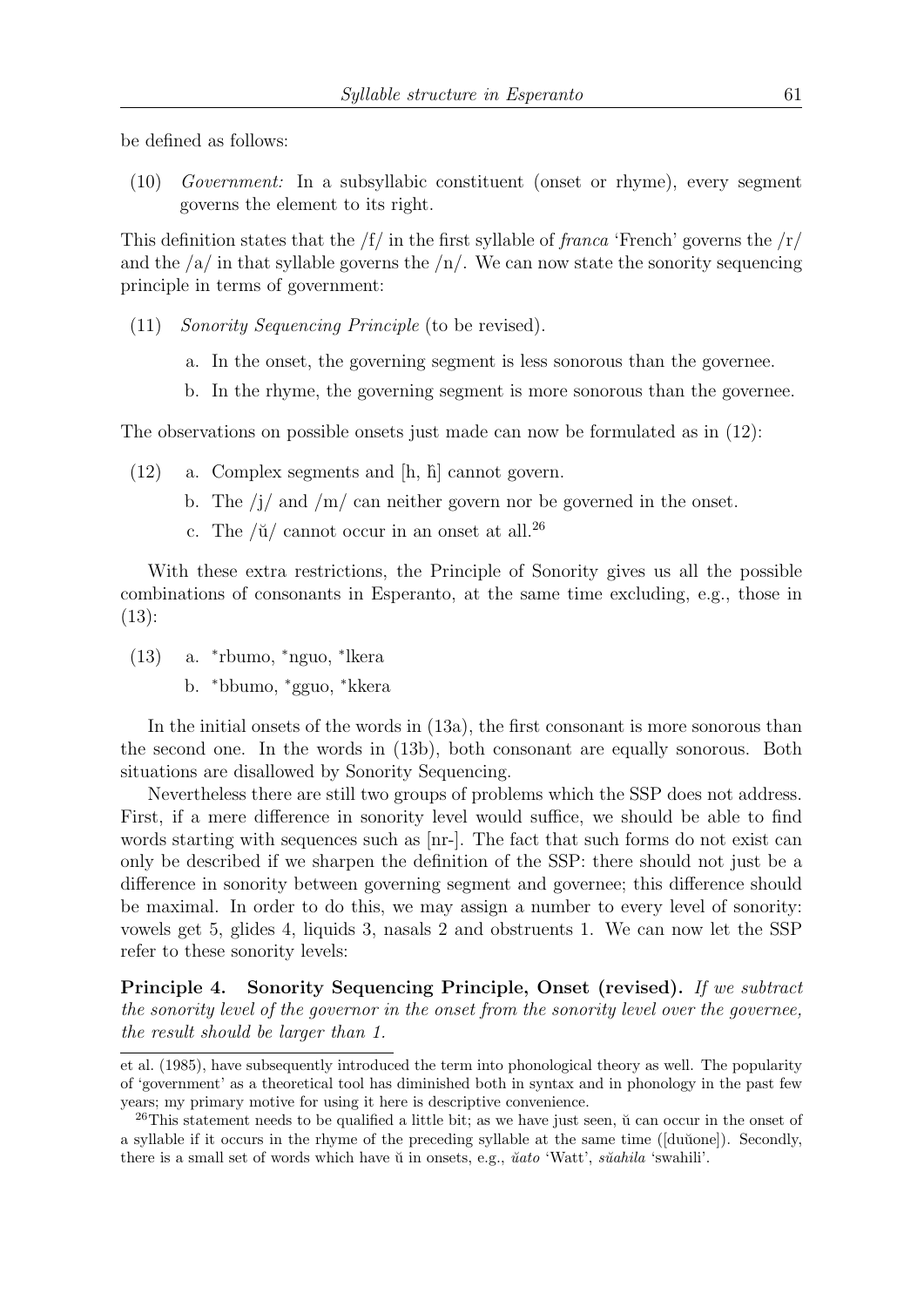According to this definition, [tr], [kl], etc. are possible onsets, because the sonority of [t] is 1 and that of [r] and [l] is 3; we note that  $3 - 1 = 2$  and 2 is larger than 1. This does not hold for  $\lfloor nr \rfloor$ . The sonority of  $\lfloor n \rfloor$  is 2 and that of  $\lfloor r \rfloor$  is 1; so the sonority difference between the two segments is only 1, which is too small.

We now have a new problem if we start considering [kn-] in knabo 'boy'. In that word, the calculation is as follows: the value of  $[k]$  is 3 and the value of  $[n]$  is 2, so the difference is only 1. That would mean that a common Esperanto word such as  $knabo$ is not well-formed. This result is clearly absurd.

If we reconsider the table of words in section 1, and if we put apart the words starting with  $[s-]$  or  $[\hat{s}$ -, which will be discussed in section 2.5, we see that only the velar plosives [k] and [g] can appear before an [n]. Those two velar obstruents evidently are much stronger than the other segments; they are exactly the segments that also can occur before  $|v|$  in *kvar* 'four' and *gvidi* 'to guide'. This fact can be made explicit in the following way:

(14) Velar plosives can exceptionally govern [n] and [v].

Why it should be exactly [n] and [v] that can enter into this kind of exceptional relationship, or why it should be exactly the velar plosives that can govern these elements, is unclear to me. I leave this open for future research.<sup>27</sup>

Even now our description of the bisegmental onset is not complete, however. We still have to explain why [tl-] and [dl-] are impossible groups of consonants, even though they conform to the most precise version of the SSP just given. Now the point about these clusters seems to be that [t], [d] and [l] are all three so-called "alveolar" consonants: they are pronounced by pressing the tip of the tongue against the alveolar ridge, just behind the teeth. We may conjecture, then, that although the segments in [tl-] and [dl-] are sufficiently different in terms of sonority, they are not sufficiently different in terms of place of articulation.<sup>28</sup> In other words, it looks as if the SSP is just an instantiation of a more general principle of syllable structure in Esperanto:

# Principle 5. Principle of Maximal Differentiation. The segments of subsyllabic constituents (onsets and rhymes) have to be maximally different.

This principle is not unique to Esperanto, of course. Since most of the morpheme inventory of the language derives from Indo-European languages, so do most of the phonological restrictions on possible morphemes. Besides, many non-Indo-European languages seem to obey a similar restriction.

2.5. The special behaviour of  $[s]$  and  $[\hat{s}]$ 

I should now say a few words about [s] and [s]. A quick look at PIV reveals that almost all consonant groups that can be bisegmental onsets also can be preceded by [s] and,

<sup>&</sup>lt;sup>27</sup>One of the reviewers points out that there is a small class of words starting with [pn-]: *pnemonio* 'pneumonia', pnematika 'pneumatic'.

<sup>&</sup>lt;sup>28</sup>Note that this implies that [r] should not count as an alveolar consonant in Esperanto from a phonotactic point of view, even if it is phonetically pronounced at a position very close to the alveolar ridge by many speakers: there is no evidence that those speakers cannot pronounce [trajno]. Phonetically this seems certainly justified, since the rhotic liquid can be articulated in a variety of positions, many of them non-alveolar.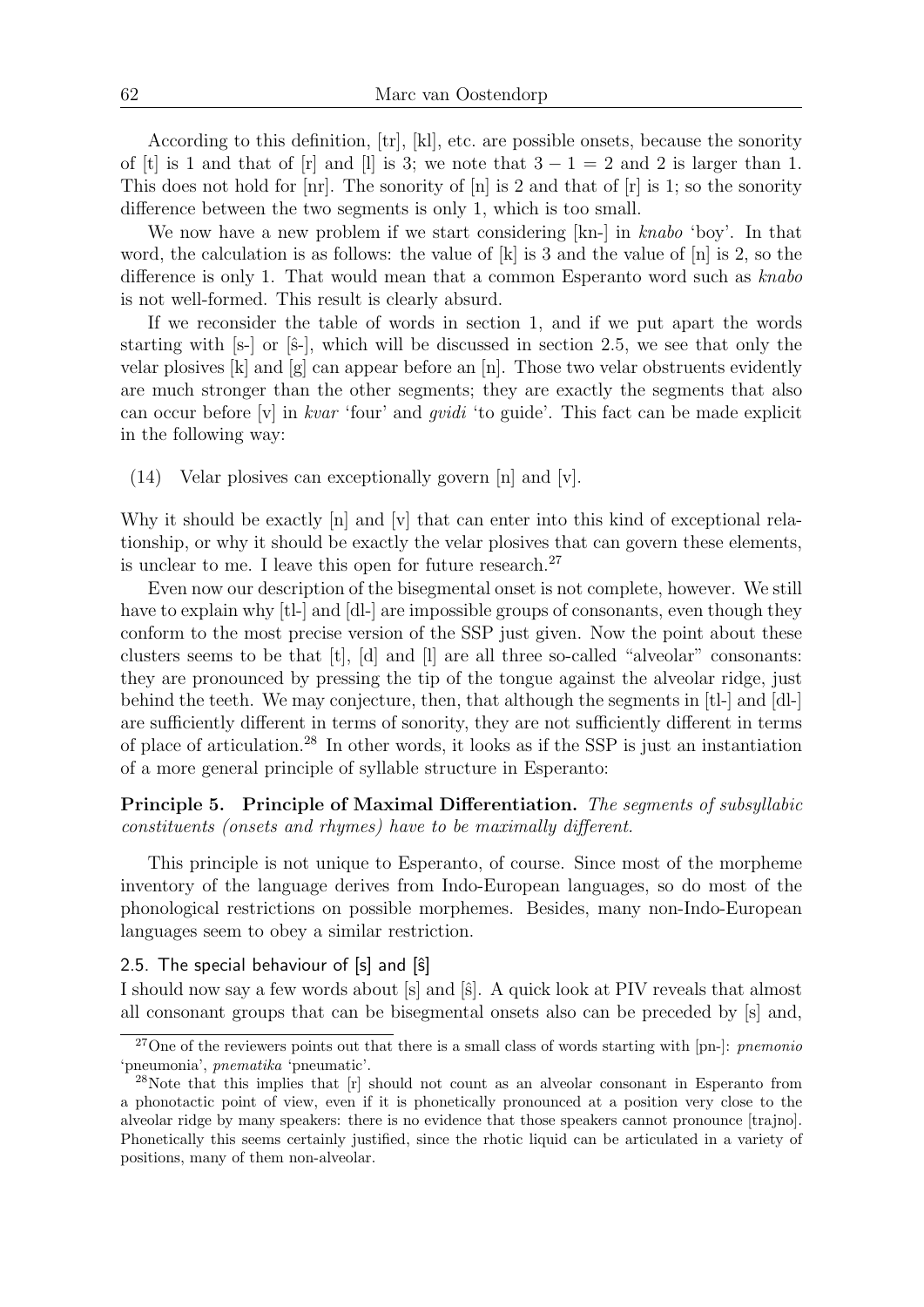| $[\hat{\text{sc}}, \text{sd}, \text{sg}, \text{sg}, \text{sh}, \text{sh}, \text{sj}, \text{sj}, \text{sr}, \text{ss}, \text{ss}, \text{sz}]$                                                                                             | not attested                                                |
|------------------------------------------------------------------------------------------------------------------------------------------------------------------------------------------------------------------------------------------|-------------------------------------------------------------|
| $[\mathrm{sb}]$                                                                                                                                                                                                                          | only sbiro                                                  |
| $[\mathrm{sc}]$                                                                                                                                                                                                                          | scii 'to know', sceno 'scene'                               |
| $[\mathrm{sf}]$                                                                                                                                                                                                                          | sfero 'sphere', sfinkso 'sphynx'                            |
| $ \rm{sk} $                                                                                                                                                                                                                              | skandi 'scan', skemo 'scheme'                               |
| [s]                                                                                                                                                                                                                                      | slango 'slang'                                              |
| sm                                                                                                                                                                                                                                       | <i>smokingo</i> 'dinner-jacket'                             |
| $ \mathrm{sn} $                                                                                                                                                                                                                          | snobo 'snob', snufi 'sniff'                                 |
| $\vert$ sp $\vert$                                                                                                                                                                                                                       | spezo 'turnover', sperta 'expert'                           |
| $ \mathrm{st} $                                                                                                                                                                                                                          | stelo 'star', stafeto 'courier'                             |
| $ \mathrm{sv} $                                                                                                                                                                                                                          | svingi 'to swing', svelta 'svelte'                          |
| sbr, sbl, sdr, sfr, sfl, sgr, sgl,                                                                                                                                                                                                       |                                                             |
| sgn, skn, ssr, ssl, sst, ssr                                                                                                                                                                                                             | not attested                                                |
| $ \rm skr $                                                                                                                                                                                                                              | <i>skribi</i> 'to write', <i>skrupulo</i> 'scruple'         |
| [skl]                                                                                                                                                                                                                                    | sklavo 'slave'                                              |
| [skv]                                                                                                                                                                                                                                    | skvamo 'scale of fish'                                      |
|                                                                                                                                                                                                                                          | <i>skviro</i> 'esquire' (usually: <i>eskviro</i> )          |
| $[\mathrm{spl}]$                                                                                                                                                                                                                         | <i>splito</i> 'splinter', <i>splisi</i> 'to splice'         |
| str                                                                                                                                                                                                                                      | strato 'street', striko 'strike'                            |
| $[\hat{\rm s\bf b},\,\hat{\rm s\bf c},\,\hat{\rm s\hat c},\,\hat{\rm s\bf d},\,\hat{\rm s\bf f},\,\hat{\rm s\bf g},\,\hat{\rm s\hat g},\,\hat{\rm s\bf h},\,\hat{\rm s\bf h},\,\hat{\rm s\bf j},\,\hat{\rm s\bf s},\,\hat{\rm s\hat s}]$ | not attested                                                |
| $[\hat{\textbf{s}}\textbf{k}]$                                                                                                                                                                                                           | $\hat{s}kopi$ 'to bail'                                     |
| $[\hat{\textrm{s}}]$                                                                                                                                                                                                                     | slosilo 'key', slimo 'slime'                                |
| $[\mathrm{\hat{s}m}]$                                                                                                                                                                                                                    | $\hat{smiri}$ 'to smear', $\hat{smink}$ 'grease-paint'      |
| $[\hat{\textrm{sn}}]$                                                                                                                                                                                                                    | <i>snuro</i> 'line'                                         |
| $ \hat{\mathrm{sp}} $                                                                                                                                                                                                                    | $\hat{sp}$ aro 'savings', $\hat{sp}$ uro 'gauge (of track)' |
| $ \hat{\textrm{sr}} $                                                                                                                                                                                                                    | sranko 'cupboard', sraŭbo 'screw'                           |
| $[\hat{\mathrm{st}}]$                                                                                                                                                                                                                    | <i>stato</i> 'state', <i>steli</i> 'to steal'               |
| $[\hat{\text{s}}\text{v}]$                                                                                                                                                                                                               | $\hat{s}viti$ 'to perspirate', $\hat{s}vebi$ 'to float'     |
| [ŝbr, ŝbl, ŝdr, ŝfr, ŝfl, ŝgr, ŝgl, ŝkl, ŝkr,                                                                                                                                                                                            |                                                             |
| spl, stl, str, stn, stl, str, sten                                                                                                                                                                                                       | not attested                                                |
| $[\mathrm{spr}]$                                                                                                                                                                                                                         | $\hat{s}pruci$ 'to spray', $\hat{s}proso$ 'sprout'          |
| $ \hat{\textrm{str}} $                                                                                                                                                                                                                   | only strumpo 'sock'                                         |

somewhat less regularly, by  $[\hat{s}]$ . The reader should compare these lists of words with those in the next table:

From this we can conclude at least that  $[s]$  and  $[\hat{s}]$  can only be followed by those clusters of consonants which themselves are possible onsets:

(15) If there is an Esperanto word that starts with  $[s+X]$  or  $[\hat{s}+X]$ , X being a consonant cluster, then there also is an Esperanto word that starts with [X].

Another observation, which we can make immediately, is that clusters starting with [s-] or [s-] violate almost every principle that we have established until now. For instance, the cluster [st-] violates the SSP because the sonority difference between [s] and [t] is 0; it violates the more general Principle of Maximal Differentiation also in another way, because [s] and [t] are both alveolar consonants.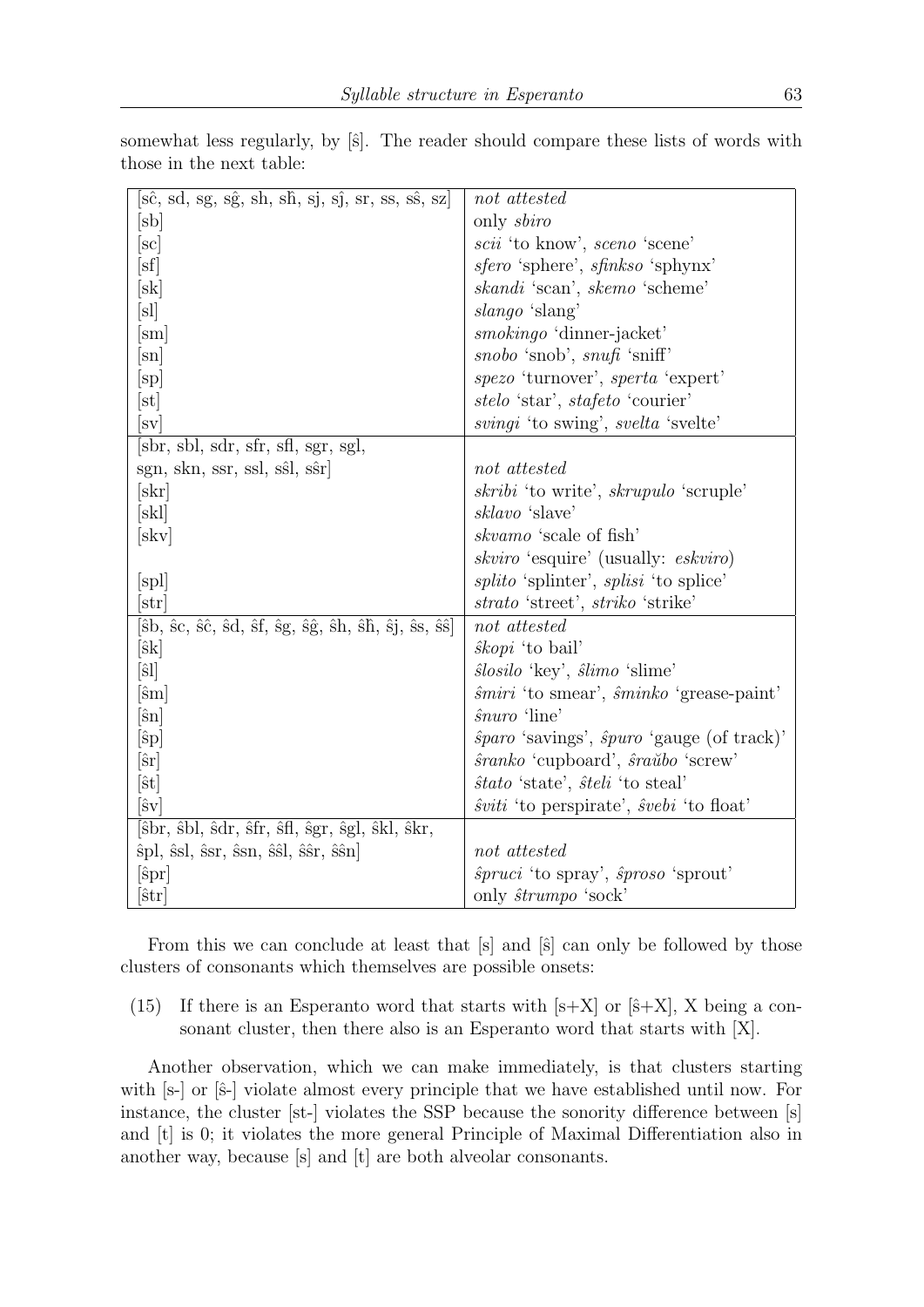# 2.5.1. The syllable position of  $s$  and  $\hat{s}$

According to some phonologists, the deviant behaviour of  $[s]$  and  $[\hat{s}]$  possibly indicates that these segments are not real parts of the onset. The Esperanto onset in that case would consist of maximally two positions, but (at the beginning of the word) it could be preceded by [s] or [s]. This idea can be worked out in at least two different ways. Some linguists (e.g., Selkirk 1982 for English and Noske 1988 for French) propose that [st], [sk] etc. should be represented as complex segments. They would give the structure in (16a) to the first syllable in strato 'street'. Other linguists (e.g., Van Oostendorp 1995 for Dutch) propose that [s] and [ˆs] should stay outside the syllable structure of the word altogether. In that case the first syllable of strato would have the structure of (16b):



I think that also in Esperanto the majority of arguments is in favour of the second type of structure. For let us suppose for a moment that the first structure would be the right one. That would imply that:

- 1. we would need to redefine the Principle of Complex Segments in a way that is much less elegant;
- 2. the complex segments [st], [sk], [sk], etc. would be able to govern another complex segment, unlike the complex segments c,  $\hat{c}$ , etc. (compare for instance *strato* with ∗ crato);
- 3. Esperanto would have complex segments with at least three elements on the melodic tier (e.g., in  $\hat{spari}$  'to save'). This would make Esperanto a rather marked type of language because those kinds of 'very complex' segments are rather rare cross-linguistically.

Compared to this complicated state of affairs, the structure in (16b) seems much simpler.

The problems mentioned above can be solved in the following way:

First, we do not need to change the Principle of Complex Segments, because no complex segments are involved in this structure. On the other hand, of course we would need to change a principle that has not been made explicit until now.<sup>29</sup> This is Junko Itô's (1986) Principle of Prosodic Licensing:

 $^{29}$ Of course, since  $[s]$  and  $[\hat{s}]$  are outside the syllable, they are also not subject to Principle 4.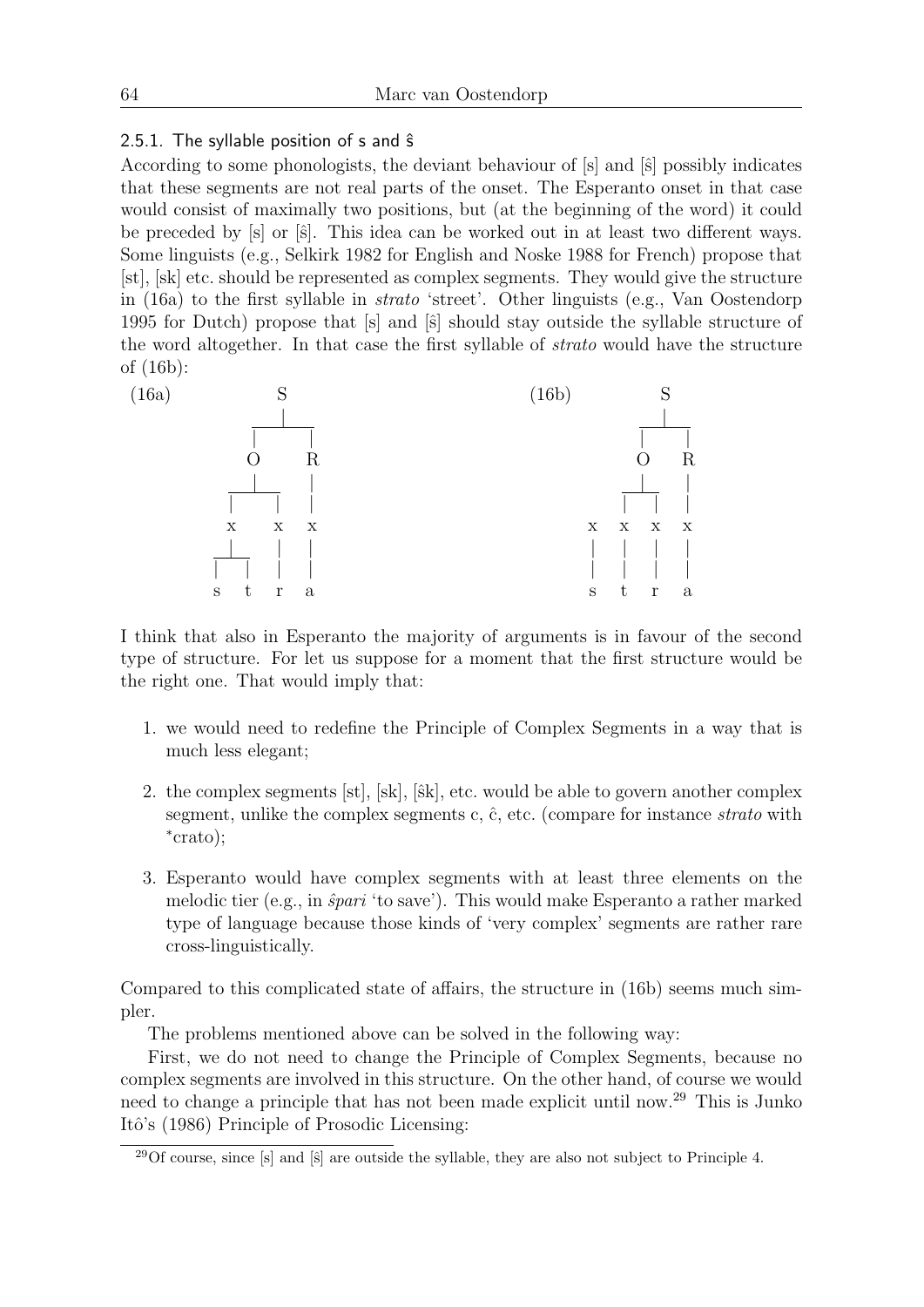Principle 6. Principle of Prosodic Licensing. All elements in a phonological structure need to be licensed by incorporation in some larger phonological structure (except for licensed elements at the periphery).

The Principle of Prosodic Licensing states that every element of the skeleton needs to be in an onset or a rhyme; every onset and rhyme needs to be in a syllable; every syllable needs to be in a stress foot; every foot needs to be in a phonological word; and every word needs to be in a phonological phrase.

The  $[s]$  and  $[\hat{s}]$  clearly are exceptions to this principle, if we assume that they stay outside of the syllable structure proper. According to the Principle of Prosodic Licensing, this is allowed, because they are usually in a peripheral position in the word.

Apart from this, they may get licensed by a special mechanism. In order to see this, we need to study the internal structure of these two consonants. The distinctive features of vowels and consonants can be divided according to several criteria, but one of them is the place of articulation:  $[p, b, f, m]$  are *labials*, because they are pronounced at the lips, [k, g] are velars, because they are pronounced at the velum.

Apart from the labial and the velar place of articulation, we also have the alveolar place of articulation, where the alveolar consonants [s, t, l, n] are pronounced. Now it is widely agreed upon that there is something special about the alveolar place of articulation: this arguably is the simplest place to articulate a consonant, because it is easier to move the tip of the tongue than to move the back of the tongue or the lips.<sup>30</sup>

This implies that we do not need to specifically indicate the place of articulation in the mental representation of a sound, if this sound is an alveolar. We need to remember that  $[\hat{h}]$  is a velar and  $[f]$  a labial, but  $[s]$  does not need to be specified for a place: it is pronounced at the simplest place available to humans, i.e., the tip of the tongue (and similarly for  $[\hat{s}]$ , although this segment is of course slightly more complex).

Now some phonologists (e.g., Itô & Mester 1993) have proposed that the Principle of Prosodic Licensing should not target segments, but rather places of articulation. We cannot discuss Itô's and Mester's arguments here. It should be clear, however, that if these linguists are right, the alveolars do not need to be incorporated in the syllable structure. On the other hand, it is still not clear why it should be exactly the voiceless fricatives  $[s]$  and  $[\hat{s}]$  that occur in this position, and not the other alveolar consonants of Esperanto  $[z, \hat{j}, d, t]$ . The same seems to be true in many languages of the world.

Another argument for assuming that [s] and [s] are outside the syllable is that the government relation in *strato* in that case no longer needs to concern us.  $[tr]$  is a well-formed Esperanto onset; this is not affected by whether or not [s] precedes it.

On the other hand, more can be said about this as well. Although everything which follows  $[s]$  or  $[\hat{s}]$  is a well-formed onset, not every well-formed onset can follow  $[s]$  or  $[\hat{s}]$ . A particularly strong generalisation, for instance, is that clusters with voiced obstruents (such as  $[b, d, \ldots]$ ) are disallowed:

 $(17)$  After [s] and [s], voiced obstruents are disallowed.

This probably should be related to the fact that  $[s]$  and  $[\hat{s}]$  themselves are voiceless. Clusters of obstruents in which one is voiceless and the other voiced are very rare in

<sup>30</sup>See Paradis and Prunet (1991) for more phonetic and phonological arguments why alveolar is "special" in the sound system of human languages.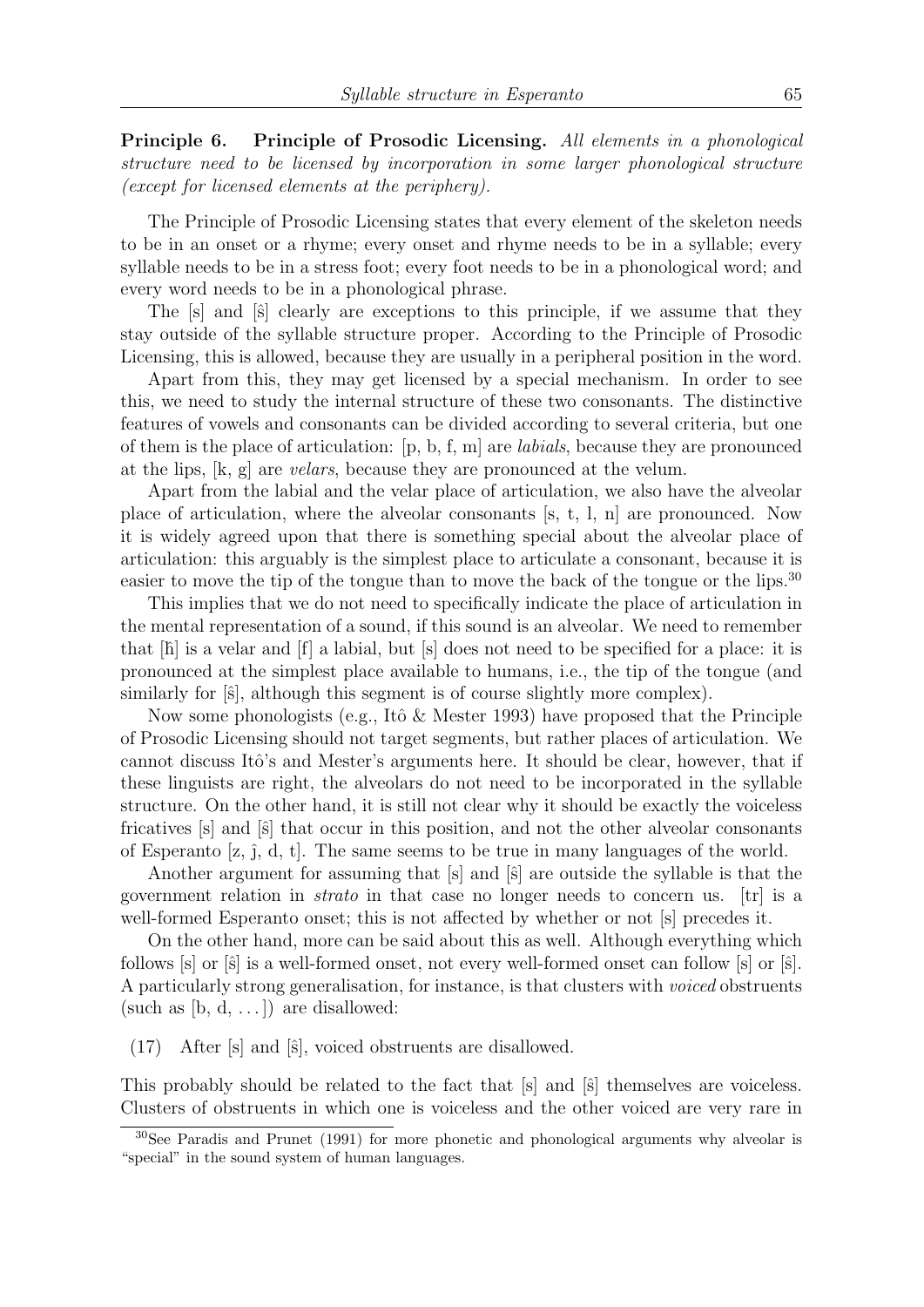Esperanto, as well as in other languages. For instance, we have aktoro 'actor', but not <sup>∗</sup>akdoro or <sup>∗</sup>agtoro. (The few counterexamples ekzemplo 'example', ekzisti 'exist' for one reason or another involve [kz].<sup>31</sup>

Another observation we can make here is that after  $[s]$  and  $[\hat{s}]$  we do not find the clusters  $[kn]$ ,  $[gn]$  and  $[gv]$ , and we find only one common word with  $[kv]$  (skvamo 'scale of fish'). We have seen that these onset clusters are also special if they start the word (the sonority difference between the two consonants involved is too small). This means that we only find 'normal' onset clusters after  $[s]$  and  $[\hat{s}]$ .

As I have already pointed out several times above, it is not unusual that exceptional structures prefer to occur at the edges of words. This seems to be the case also here: velar obstruents can only license other consonants if they are in an absolute word-initial position.

Another gap in the table is more mysterious to me: the fact that after  $|\hat{s}|$  we do not find clusters with  $[1]$ : why are there no words starting with  $[\hat{s}kl]$ ,  $[\hat{s}pl]$ , etc.? I do not have a good explanation for this gap; maybe it is only accidental. $32$ 

It would be worth trying to find out whether speakers of Esperanto would accept, e.g.,  $\hat{s}plito$ ,  $\hat{s}klado$  as possible words of Esperanto.

All in all, it seems to me, then, that we should preferably view word-initial [s] and  $|\hat{s}|$  as extrasyllabic segments.<sup>33</sup>

## 2.6. More on complex segments

To finish this discussion of the onset of the Esperanto syllable, I want to briefly return to the structure of the complex segment in Esperanto. As pointed out above, the first Esperanto scholar, L. L. Zamenhof, claimed that [c] really was different from [ts] and [ˆs] from [sj]. Now that we know more about syllable structure, there might be a few reasons to think that these differences are not all that large.

In the first place, it should be observed that [tj] and [ts] themselves are not possible consonant clusters: they occur neither morpheme-internally, nor in the initial (or final) position of a morpheme: there are no words such as \**petjo* or \**patso* or \**tjalko* and the only word with initial [ts] in PIV, tsetseo, is called a "misspelling" for  $*ceceo$  'tsetse'. If we suppose that  $[c]$  is different from  $[ts]$ ,  $[\hat{c}]$  from  $[tj]$ , etc., this is a problem. If we suppose that  $[c]$  is the usual way of writing  $[ts]$ , and  $[\hat{c}]$  the usual way of writing  $[tj]$ , on the other hand, this fact can be readily understood.

Even more important in this respect is the observation that complex segments never govern other segments in the rhyme, even though phonetically they are clearly

<sup>&</sup>lt;sup>31</sup>It would be interesting to be able to experimentally verify whether such words are indeed pronounced as proscribed, or whether people allow themselves to say, e.g., [eksemplo] or [egzemplo] in fluent speech.

<sup>32</sup>Michael Redford (personal communicaton) points out that the explanation for this gap may be phonetic;  $[\hat{s}]$  probably has a partly retroflex pronunciation and in any case it will cause turbulence more or less in the central part of the oral cavities, whereas pronouncing [l] causes turbulence at the lefthand and righthand peripheries of this cavity. This may be too complex for a speaker to pronounce or for a listener to perceive correctly. Notice, however, that there are a few quite common words where [ŝl] occur next to one another  $(\hat{s}losilo \text{ 'kev}).$ 

 $33\text{Notice that we now incorrectly predict clusters such as *[s\hat{s}r] to be possible, since [s\hat{s}r] seems to$ be a well-formed onset. There seems to be a restriction on [s] and [s] occuring next to one another, however. This may be kindred to the special relation both  $[s]$  and  $[\hat{s}]$  seem to entertain to complex segments.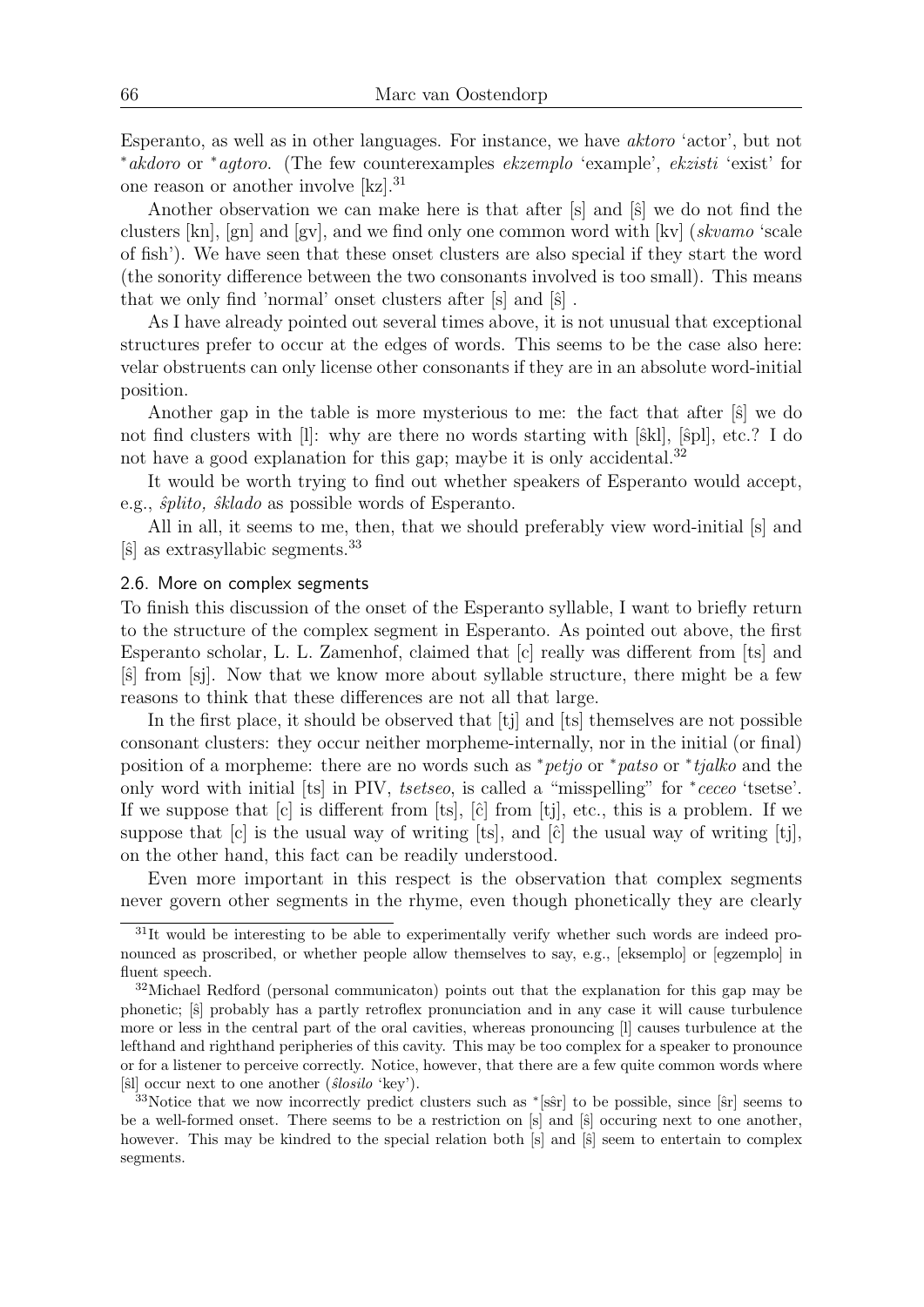obstruents: there are no words such as \*[craro] or \*[jleka]. (Of course we have to disregard the extrasyllabic  $[\hat{s}]$  here.) This can be understood if we suppose that those segments *themselves* occupy the two positions in the syllable. In that case, there is no longer an extra position for the liquid:



On the other hand, if complex segments are just one segment, there is no apparent reason why they would not tolerate another consonant after them. No principle discussed so far could explain why we do not have:



On the other hand, the governing relations in (18) themselves are somewhat unusual: in the first tree, we have an obstruent governing another obstruent (violating the principle of sonority) and within the second tree the  $[i]$  is governed.<sup>34</sup> For this reason, I accept the analysis of complex segments as single segments. The problems just mentioned should then be solved in one way or the other. One way of doing this would involve the following two assumptions.

In the first place, we need to assume a rule that simplifies consonant clusters wherever this is possible:



Wherever this rule found the sequence of segments [ts], it would change this to the simple segment [c]. On the other hand, the sequence [ps] cannot be 'simplified' in the same way, since the corresponding single segment would be prohibited by the Principle of Complex Segments.

Secondly, until now we assumed that every onset has two skeletal positions. This assumption could be slightly changed; we might suppose that every onset has at most two positions (cf. Kager 1989 about a similar notion of melodic complexity used within

<sup>&</sup>lt;sup>34</sup>Notice, however, that in both cases, this kind of governing relation is not impossible and occurs with other obstruents as well: *psikologo* 'psychologist', *fjordo* 'fjord'. In these other cases, however, we typically deal with words that could be classified as "learned"; see Van Oostendorp (1998a, 1999).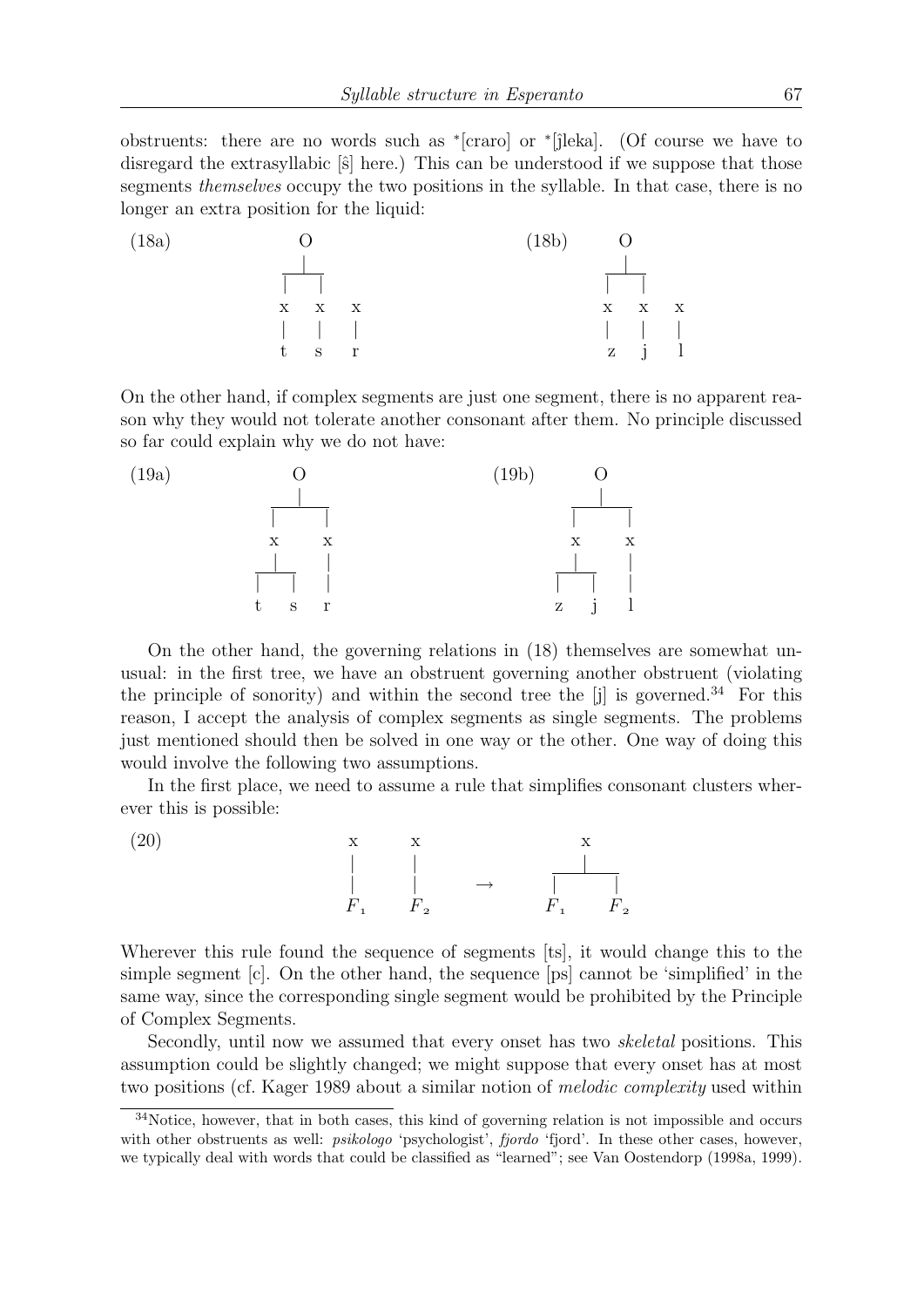the rhyme). Because onsets can have at most two different melodic elements, this explains why we do not have  $\text{*}$ [cr],  $\text{*}$ [jl], etc.

Yet no matter whether we choose the monosegmental or the bisegmental representation for complex segments, the problem remains that complex segments also are not allowed after  $[s]$  and  $[\hat{s}]$  (except for  $[sc]$  in *scii* 'to know' and a few related words): there are no words such as \*[sĉii] or \*[ŝcii]. Intuitively, these clusters seem too complex; but within the system used here, there is no way to account for this complexity: if  $[s]$  and [ˆs] otherwise count as independent from the onset, why should they matter here?

Another problem is that I have found it convenient to follow Kalocsay & Waringhien (1985) in my analysis above in claiming that [dz] is the voiced counterpart to [c]. Unfortunately, however, apart from the name of the Greek letter dzeta, there are no Esperanto words starting with [dz-], even though all other complex segments can be found in that position quite frequently. Because complex segments cannot occur at the end of the word, as we shall see below, this means that [dz] can only occur in an intersyllabic position, where it could be analysed as occupying two positions (e.g., edzo 'husband' might be analysed as [ed.zo]). The reasons for assuming that [dz] is a complex segment on a par with [c] are rather weak, after all. On the other hand, if [dz] is not a complex segment, there is no voiced counterpart to [c] and this would be the only gap in the otherwise perfectly symmetrical consonant system of Esperanto. I have no solution to this paradox.<sup>35</sup>

# 3. The rhyme

Let us now turn to the other half of the Esperanto syllable, the rhyme. We immediately discover a methodological problem that we avoided while studying the syllable onset. In the previous section, I silently assumed that we can learn all there is to know about the syllable if we only look at the first syllable of the word: if something is a possible syllable, then it should be the first syllable of some Esperanto word. The advantage of this is that we can simply use the alphabetic order of the dictionary in order to find all the forms that needed to be considered. As long as we do not have an electronic version of PIV, the most extensive dictionary of Esperanto, this methodology cannot be used for studying the rhyme.

Apart from this, it does not make sense to study the rhymes of the last syllables of words when studying Esperanto phonology. The reason for this is that most Esperanto words end in a grammatical vowel; the number of these endings is small and there probably are more possible rhymes than possible grammatical endings.

We can now take one of two options:

1. We can postulate that we only consider morphemes, not words. Starting from the words *pilko* 'ball', *marŝi* 'march' and *kudri* 'to sow', and ignoring the grammatical endings o and i, we would have to accept  $-ilk$ ,  $-ar\hat{s}$  and  $-udr$  as possible rhymes. In my view, this conclusion is hardly acceptable, since these stems in the normal case are followed by a grammatical morpheme, which furthermore always starts with a vowel. At least one of the consonants is syllabified with that vowel and therefore does not need

<sup>35</sup>One of the anonymous reviewers suggests that a phonetic test could be provided for those speakers that lengthen vowels in stressed open syllables. Those speakers would lengthen the [e] in peco 'piece', because [c] would be monosegmental, but not the [e] in kverko 'oak'. The testcase would be whether or not these speakers lengthen [e] in edzo 'husband'.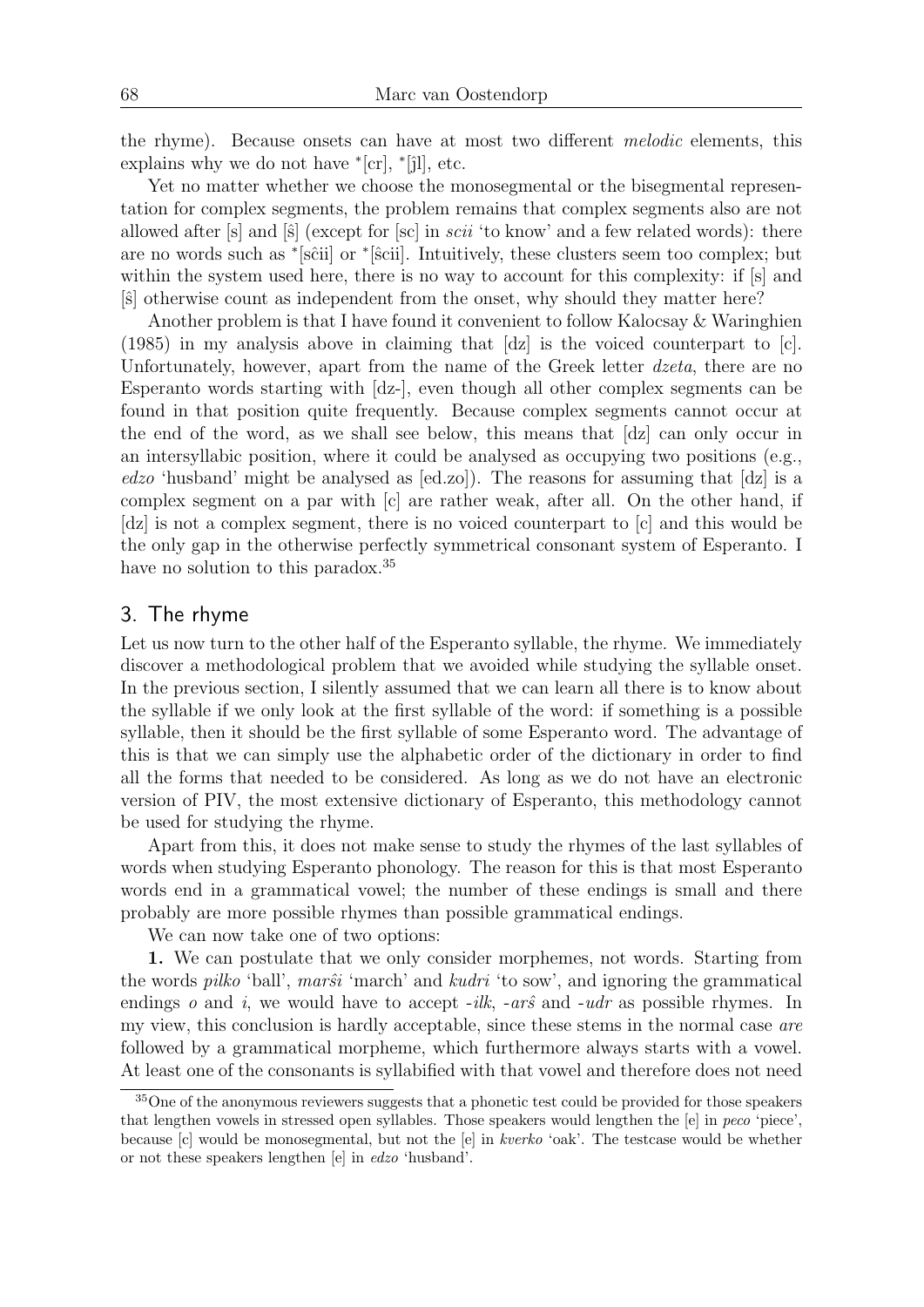to be in the rhyme at all. – Yet there is a kind of tradition within Esperanto studies which seems to support this view: Zamenhof (1927) claimed that every morpheme, including grammatical endings, is to be considered an independent word.

2. Another possibility is to assume that the basis for syllabification is the morpheme plus a grammatical ending. I hope to show that this assumption gives us a much simpler view of the Esperanto rhyme. – Of course, this position is not necessarily in conflict with the one proposed by Zamenhof (and other Esperanto scholars) if we take a multidimensional view of linguistic structure. Things may be organized in a different way in the phonological plane than in the morphological plane, and Zamenhof was clearly talking about the latter.

In this section, I will use the following methodology. First, I will discuss word-final clusters. Secondly, I will discuss the word-internal clusters in "simple words", i.e., words that contain only one basic morpheme plus a grammatical ending. Section 4 will deal with the phonological structure of complex words.

## 3.1. Word-final clusters

Two classes of segment sequences are of interest to us now: the grammatical endings and the limited set of words (function words, or words in a closed class such as numerals) which do not have a grammatical ending:  $36, 37$ 

| <b>Grammatical endings</b> | $-a, -aj, -ajn, -am, -an, -as, -aŭ, -e, -el, -en, -es, -i,$   |
|----------------------------|---------------------------------------------------------------|
|                            | $-in, -is, -o, -oj, -ojn, -on, -om, -os, -u, -us$             |
| Closed class items         | unu, du, tri, kvar, kvin, ses, sep, ok, naŭ, dek, cent, mil;  |
|                            | el, al, ĉe, da, de, dum, ekster, el, en, far, ĝis, inter, je, |
|                            | krom, kun, per, plus, po, por, post, preter, pri, pro, sen,   |
|                            | sub, super, sur, tra, trans;                                  |
|                            | ĉar, do, kaj, nek, sed, tamen;                                |
|                            | ke, kvankam, se; ajn, nur, eĉ, des, tuj, jes, ne, nu, ek, la  |

The number of possibilities for a word to end in two consonants is very limited. I take this as an indication that the rhyme obeys to a restriction very similar to that imposed on the Esperanto onset:

(21) The rhyme contains maximally two segments.

There are two classes of apparent exceptions to this generalisation: the forms in which the vowel is followed by [-jn] (-ojn, -ajn: the accusative plural of nouns and adjectives, respectively) and the forms in which the second consonant is  $[s]$  or  $[t]$  (e.g., post 'after', cent 'hundred').

It is of course very significant that in the latter class of words the 'extra' consonant is always a voiceless alveolar [s] or [t]. We have already seen that voiceless alveolar fricatives can be extrasyllabic at the beginning of the word. At the end of the word, the

 $36I$  have put -a $\ddot{u}$  in the set of grammatical endings in this table, even though it is not clear what grammatical category it would denote (it is used in some prepositions and some adverbs and in those cases it often cannot be elided in the same way as other grammatical endings). I do this for convenience only; no specific ideas about the grammatical function of this diphthong is at stake.

<sup>&</sup>lt;sup>37</sup>I left out all interjections, because, as in many other languages, these do not seem to conform all rules of syllabification.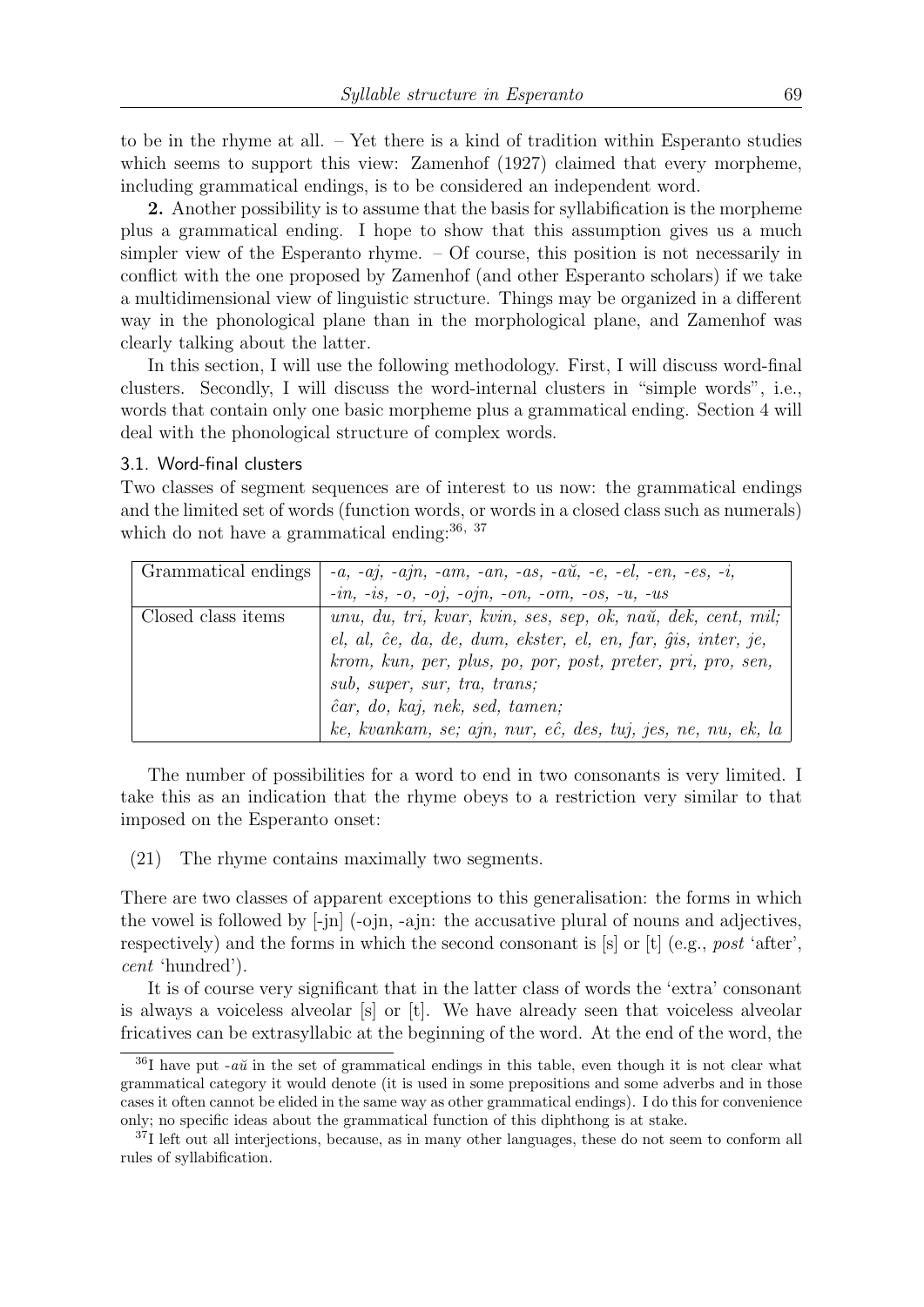restriction apparently is slightly different but still very similar: here voiceless alveolar consonants that are not complex can be extrasyllabic.

Of course, the [n] is also alveolar; it is voiced, but redundantly so (Esperanto does not have voiceless nasals). Also this segment therefore fits into this category, and therefore also the -*ajn*, -*ojn* cases can be understood in this way.<sup>38</sup>

Another observation is that sonority is relevant in the rhyme as well. If we analyse all alveolars as extrasyllabic – so including those in -as, ses 'six', jes 'yes', etc. – there is only a handful of words with an obstruent in the rhyme. We have one word with [-p] (sep 'seven'), one with  $[-b]$  (sub 'under'), one with  $\lceil -\hat{c} \rceil$  (e $\hat{c}$  'even') and four with  $\lceil -k \rceil$ (ok 'eight', dek 'ten', nek 'nor', ek 'let's start!'). Three out of these six exceptions are numerals; these have an exceptional syllable structure in many languages.<sup>39</sup> The other group of exceptions is sufficiently small to be able to claim that: $40$ 

(22) Only sonorants and vowels can appear in the rhyme.

We can be somewhat more precise than this: the first position of the rhyme is always occupied by a full vowel, the second position by a glide or a sonorant consonant. Also this sequence is the consequence of the SSP. In the onset, the least sonorous element was the leftmost; in the rhyme this is the most sonorous element:

(23) In the rhyme, vowels are the only possible governing elements; sonorant consonants and glides the only possible governees.

## 3.2. Similarities between the rhyme and the onset

Also in other respects, the rhyme is the mirror image of the onset. We have already seen that vowels will never appear in the onset and glides do so only exceptionally. Within the rhyme, the same is true for the other end of the sonority scale: obstruents are very exceptional, whereas vowels are obligatory in this constituent. The syllable thus can be divided into two separate "fields": the onset is the consonantal field, the rhyme the vocalic field. Apart from this essential difference, similar principles of construction apply.

The Principle of Maximal Differentiation is an example of such a principle. It goes without saying that if the first segment is a vowel and the second a consonant, these two are already sufficiently different. But we also already saw that [i] is very close to  $\begin{bmatrix} j \end{bmatrix}$  and  $\begin{bmatrix} u \end{bmatrix}$  to  $\begin{bmatrix} \breve{u} \end{bmatrix}$ . The Principle of Maximal Differentiation now would hold that those two should not occur together in a rhyme.

That seems to be right: we have syllables such as *mejlo* 'mile', *homoj* 'people' and tuj 'immediately', but there are no Esperanto words with  $\tilde{f}[i]$ . Similarly, although we have  $\underline{a}\underline{u}$  'or', poŭpo 'rear', Eŭropo 'Europe', there are no words with \*[uŭ].<sup>41</sup>

On the other hand, the fact that the consonants in the rhyme have to be sonorant is somewhat contrary to our Principle, for these consonants are clearly much more similar

<sup>&</sup>lt;sup>38</sup>An alternative is that *aj* and *oj* are analysed as complex vowels, on a par with the complex consonants  $[c, j, \ldots]$ .

<sup>39</sup>Cf. Van Oostendorp (1995) for examples from Dutch and French.

<sup>&</sup>lt;sup>40</sup>Furthermore, the complex segment [ĉ] in e $\hat{e}$  'even' is alveolar and therefore it may be extrasyllabic. In that case there are only two real exceptions left: sub and nek.

 $^{41}$ It should be noted that I also have not been able to find [iŭ] and that [oŭ] also is infrequent at best.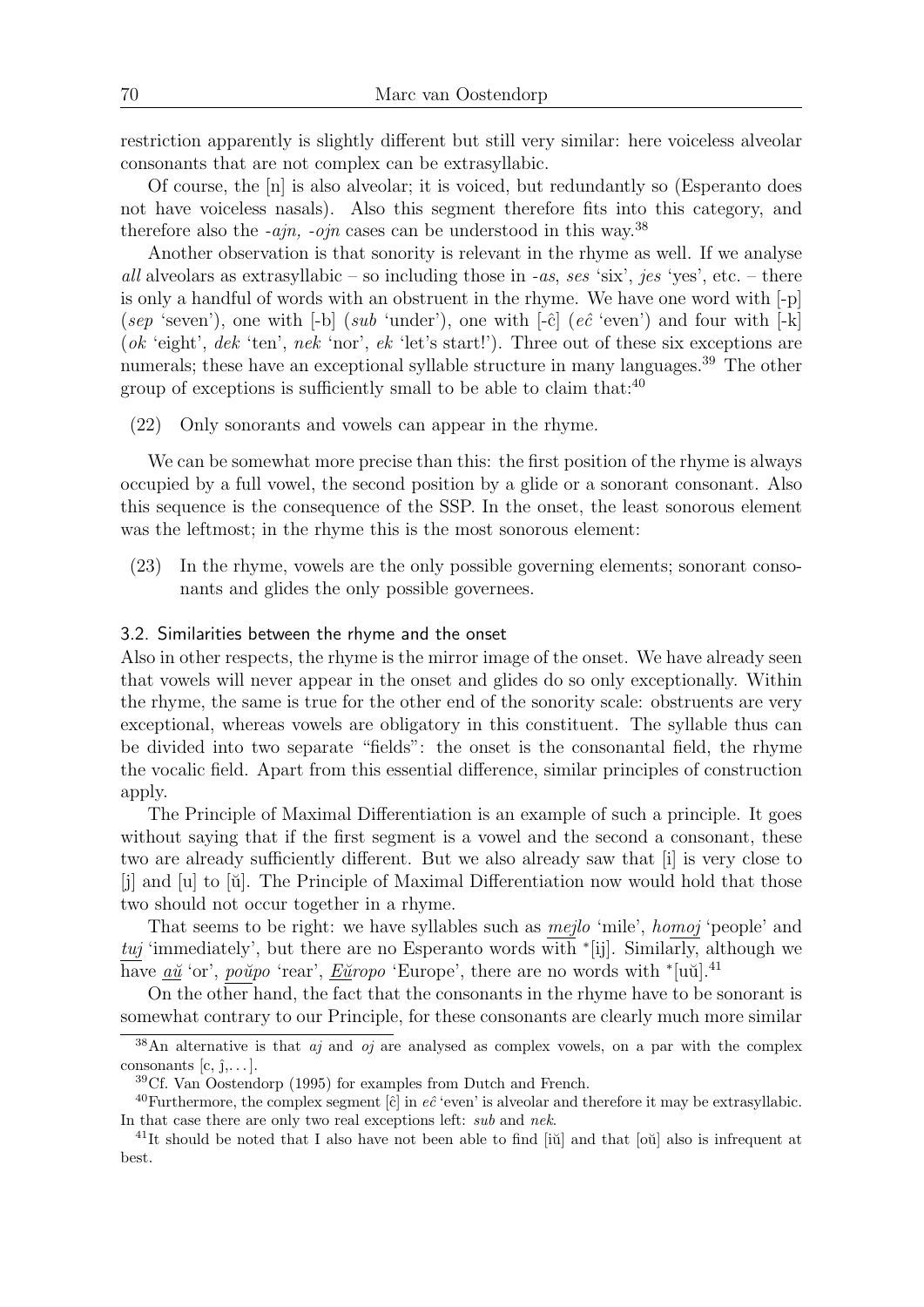to vowels than obstruents. We thus have a conflict between the Principle and the requirement in (23). In that case, apparently (23) decides (see Prince and Smolensky 1993 for a formal discussion of the idea of conflict resolution among conditions on phonological structure.) As a matter of fact, this should be true for the onset as well, because as far as the Principle of Maximal Differentiation is concerned, the best governee in an onset is a vowel; but these do not occur in that position, as we have seen.

## 3.3. Rhymes and onsets of syllables inside the word

I have already mentioned my assumption that the word, i.e., the unity of at least one morpheme plus a grammatical ending is the basis for syllabification in Esperanto. More specifically, I assume that the following holds:

Principle 7. Principle of Full Syllabification (PFS). All segments in a word are syllabified together (except for peripheral alveolars).

This principle can be seen as a somewhat more specific instance of Itô's prosodic licensing cited above. The PFS holds that every consonant cluster in the language should consist of a wellformed rhyme ending plus a well-formed onset. This is indeed usually the case:

| (24) | $\rm{po}[r]$      | [t]abelo | pa[rt]o     |
|------|-------------------|----------|-------------|
|      | a[1]              | [f]unto  | $g_0[If]_0$ |
|      | e[n]              | [kr]ii   | a[nkr]      |
|      | $j\varepsilon[n]$ | [gv]idi  | li[ngv]o    |

Yet there are more restrictions on word-internal consonant clusters. Most importantly, in most languages of the world, these clusters seem to obey the so-called Syllable Contact Law (SCL, Vennemann 1988):

**Principle 8.** Syllable Contact Law (SCL). In a consonant cluster  $C_iC_j$ , if  $C_i$  is in a rhyme and  $C_j$  in an onset,  $C_i$  is preferably more sonorous than  $C_j$ .

There are more restrictions. In the first place, "exceptional" onsets such as [kn, gn, kv] do not occur word-internally. There are words such as akvo 'water', but this could be syllabified as [ak.vo]; what is missing, is words such as [an.kvo].

Also the number of possible extrasyllabic consonants is much smaller within the word than at the edges. We have seen that before the word-inital onset, both [s] and  $[\hat{s}]$  can function as extrasyllabic segments. At the end of the word we may have  $[s, t, n]$ ,  $\hat{c}$ . Within the word we only find the segment that belongs to the intersection of these two sets, viz. [s]. In the following table I underlined the extrasyllabic segments:  $42$ 

| (25) | trans  | stari  | ekster  |
|------|--------|--------|---------|
|      | cent   | *tpari | *ektser |
|      | *trans | stato  | *ekŝter |

<sup>&</sup>lt;sup>42</sup>There is a set of words in which a  $[k]$  can occur in an extrasyllabic position if it is preceded by a sonorant and followed by a alveolar: punkto 'dot', arkta 'arctic'. See Van Oostendorp (1998a) for discussion.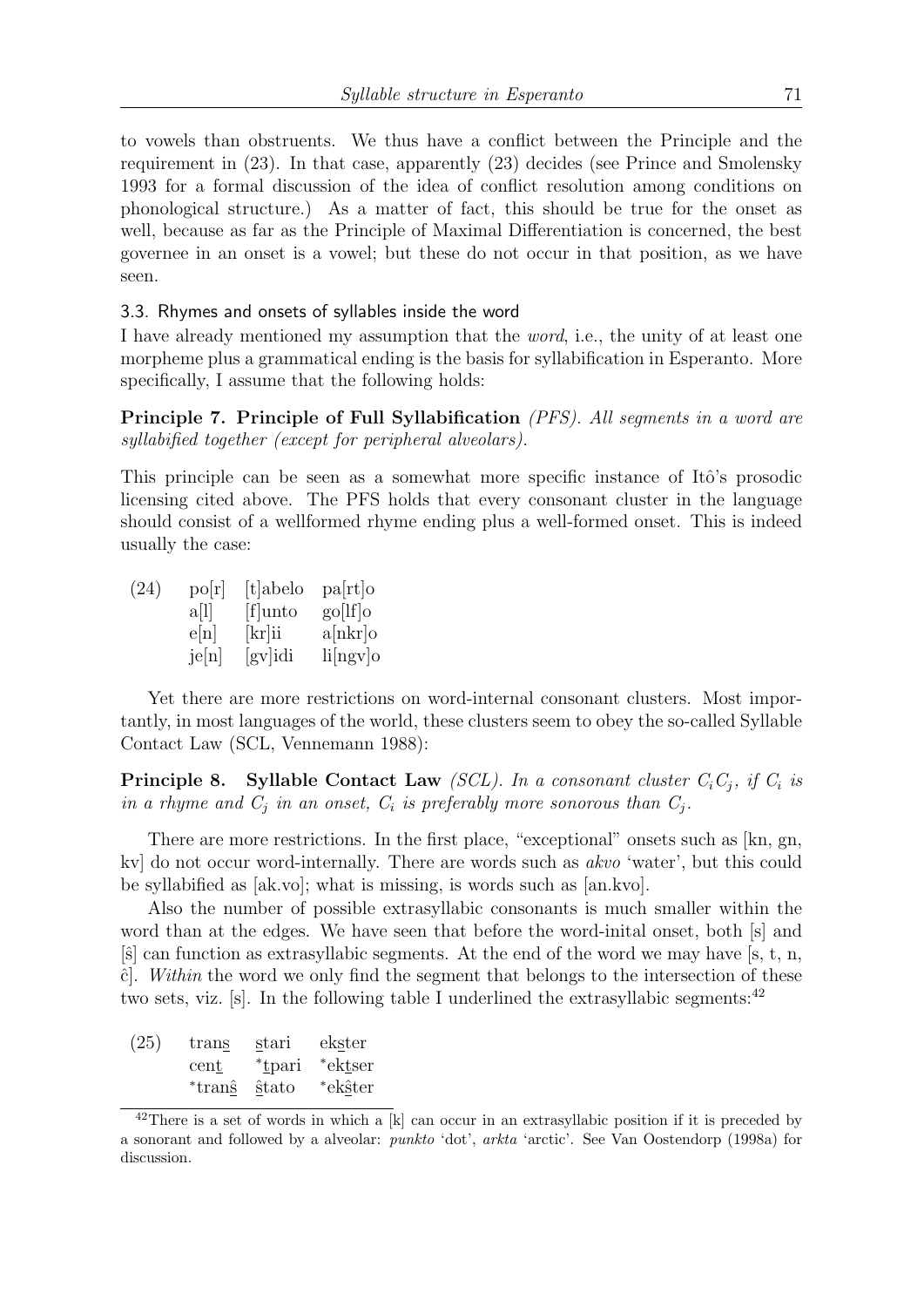There is another, even more surprising, fact, illustrated by the word *ekster* 'outside': the fact that [k] ends the rhyme of the first syllable. I have shown that word-finally obstruents such as [k] hardly ever occur in the rhyme. Word-medially, on the other hand, the rhyme position is filled by an obstruent quite frequently:

| (26) | fa[kt]o       | $\alpha$ do $[pt]$ i | $re[st]$ i |
|------|---------------|----------------------|------------|
|      | akcento       | kaspti               | a[st]a     |
|      | $e[kz]$ ameno | $ka[ps]$ ulo         | ma[st]o    |

Note that these clusters also do not conform to the Syllable Contact Law. The restrictions are thus much stronger on the end of the word than on its beginning.

It is interesting to see that also in these cases alveolars are always involved, this time in the onset of the following syllable. This is more generally the case for problematic cases for the SCL. Also if we have a cluster of nasals, the second one is always alveolar  $[n]$ :

(27) hi[mn]o da[mn]i a[mn]estio <sup>∗</sup>hi[nm]o <sup>∗</sup>da[nm]i <sup>∗</sup>a[nm]estio

And even in clusters of liquids, the final liquid is always an alveolar [1]:

 $(28)$  pe<sup>[rl]</sup>o me<sup>[rl]</sup>o <sup>∗</sup>pe[lr]o <sup>∗</sup>me[lr]o

We can generalize these observations:

(29) Alveolar Exception. In clusters  $C_i C_j$ , if  $C_j$  is an alveolar,  $C_i$  does not have to conform to the sonority requirements otherwise imposed on consonants; nor does  $C_i C_j$  have to conform to the Syllable Contact Law.

The discovery of the Alveolar Exception can hardly count as a theoretical success; I leave the question of how it should be explained open for future research.

# 3.4. Summary

This closes our analysis of the syllable in "simple" words. We have found that the Esperanto syllable conforms to the following template,



where position 1 is occupied by alveolar fricatives, position 2 by all consonants, position 3 by consonants that can be governed by those in 2, 4 by vowels, 5 by glides or sonorant consonants (or by other consonants, if the syllable is followed by an alveolar), and position 6 by simple alveolar obstruents and possibly by  $|\hat{c}|$ .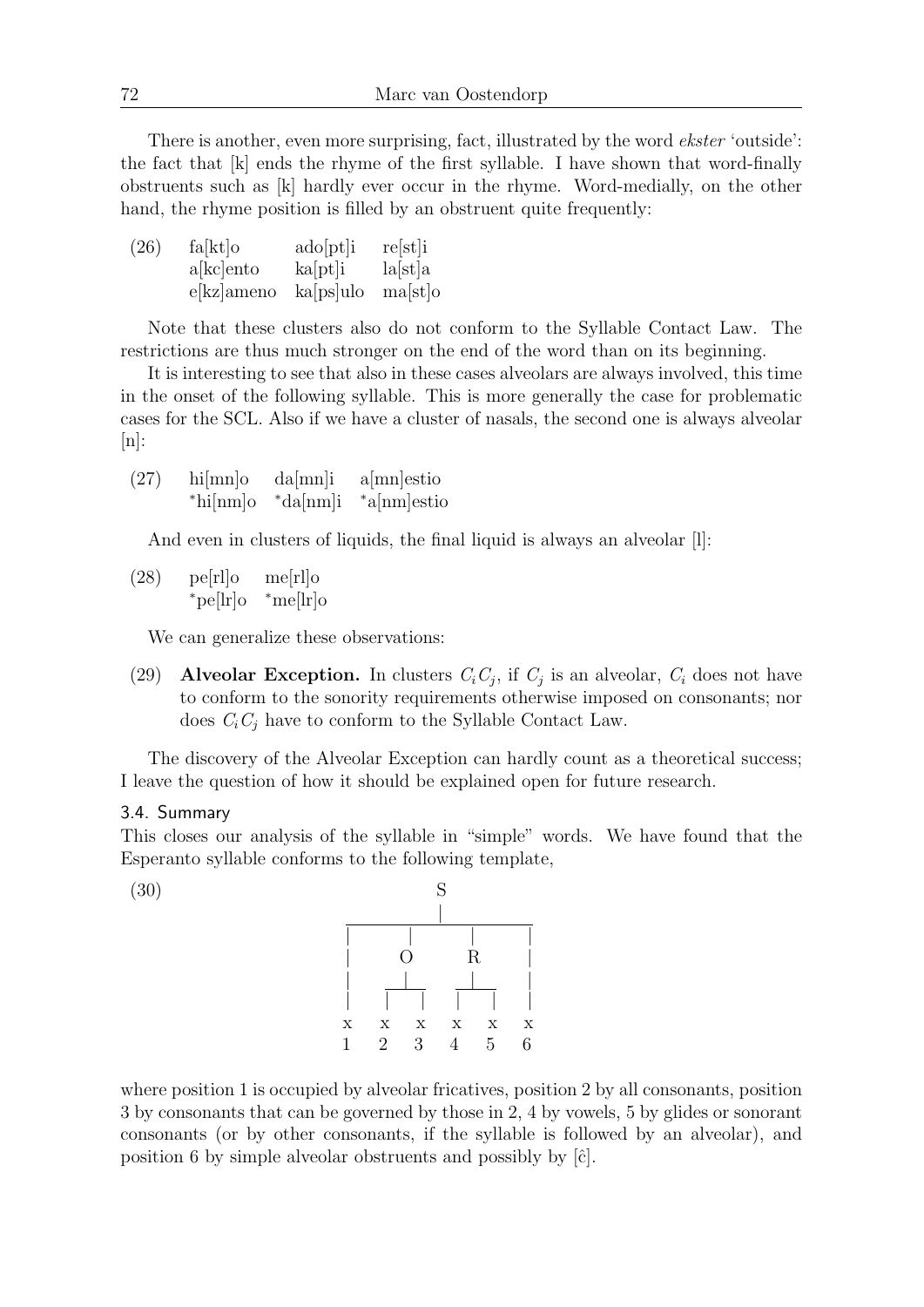If a word consists of more than one syllable, we find that the consonant clusters that arise are subject to a Syllable Contact Law and an "Alveolar Exception" to that Law.

# 4. Morphologically complex words

In the previous section, I studied the syllable structure in the underived word. Here, I will briefly discuss some of the complications that arise if we study morphologically complex words, both as a result of derivation and as a result of compounding.<sup>43</sup>

## 4.1. Affixes

The derivational morphology of Esperanto is rather extensive: the language has both prefixes and suffixes.

## 4.1.1. Suffixes

Derivational suffixes always precede the grammatical endings. All suffixes, just like the grammatical endings, start with a vowel. As a matter of fact, some of them could be seen as a simple rhyme:

 $(31)$  -aĉ-, -an-, -ar-, -er-, -et-, -in-, -il-, -on-, -uj-, -um-

Yet if we look at the complete set of suffixes it becomes clear that the Esperanto derivational suffixes usually takes the form  $r$ hyme + onset (in that order):<sup>44</sup>

 $(32)$  -ad-, -a $\hat{i}$ -, -ec-, -eq-, -estr-, -id-, -ing-, -obl-, -op-

The most complicated suffix is *-estr-* (which is used to denote the "director" of something: *urbo* 'city' – *urbestro* 'mayor'). It has the following structure:<sup>45</sup>

(33)   
\n
$$
R
$$
 O  
\n $1$   $1$   $1$   
\n $x$   $x$   $x$   $x$   
\n $1$   $1$   $1$   
\ne  $s$   $t$   $r$ 

Because suffixes consist of a rhyme plus an onset, they usually can be incorporated into the syllable structure of the word quite easily: grammatical endings start with a vowel and stems usually end in something that is a possible onset:

<sup>&</sup>lt;sup>43</sup>The division between derivation and compounding is not uncontroversial in the Esperanto studies literature; see Kalocsay & Waringhien (1985) and Sailer (1993), and references cited there, for discussion.

 $^{44}$ I ignore the 'learned' suffixes  $-ologi$ -, etc.

<sup>45</sup>For the sake of simplicity, I have assumed here that [s] is in the rhyme; it could of course also be extrasyllabic.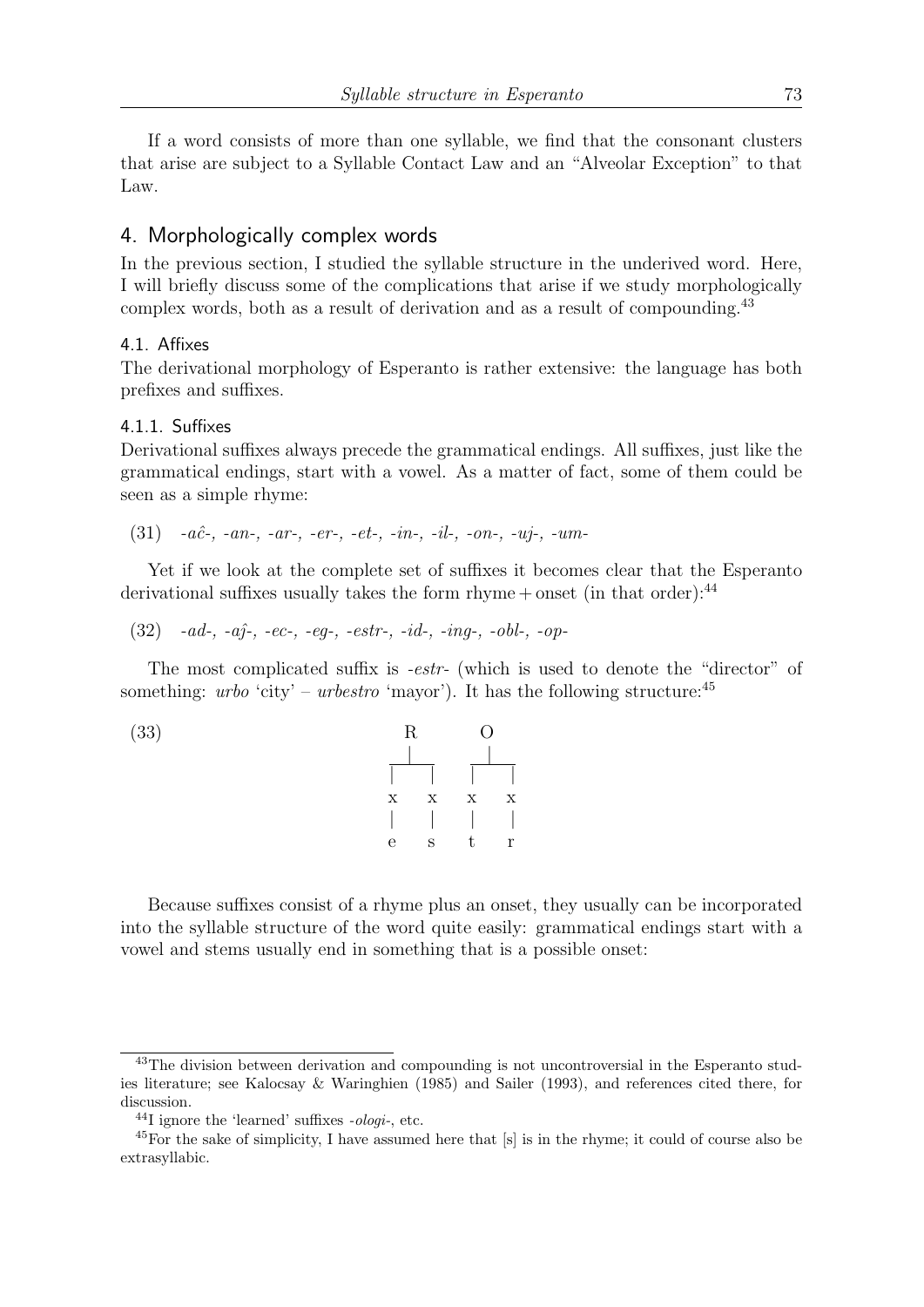

4.1.2. The exceptional suffixes  $-\hat{c}i$ - and  $-ni$ -

Two suffixes have a markedly different structure from the others: these are  $-\hat{c}j$ - and -nj-, forming male and female hypocoristics, respectively. These are the only suffixes not starting with a vowel; these are also suffixes that are not added to the base, but to a truncated form of the base (patr 'parent'  $> pa\hat{c}$ 'o 'daddy', panjo 'mummy').

A form such as  $pa\hat{c}jo$  is really problematic for the theory presented here. In the first place, it has a  $[\hat{c}]$  in word-internal position. This  $[\hat{c}]$  cannot be part of the last rhyme, because complex segments do not occur in such a position. It also cannot be part of an onset, because complex segments do not govern other consonants in onsets. Furthermore the cluster  $[\hat{c}j]$  would violate the Syllable Contact Law, while the Alveolar Exception does not usually apply to clusters ending in [j]. And finally, the sequence [ˆcj] seems to contain a 'hidden long consonant'. We would represent this cluster in the following way:

 $(35)$  x x



Here we would thus have a double [j], not otherwise occurring in the phonology. Now it might be observed that  $-\hat{c}j$ - and  $-nj$ - are hardly productive. Furthermore, it is hard to find minimal pairs between, e.g., paĉjo and hypothetical paĉo. Even though empirical evidence is lacking, I doubt that such pairs could exist, or that speakers could differentiate them.

Of course, we should always be careful. In 1993 a letter appeared, written by the Dutch Esperanto poet, translator and essayist Gerrit Berveling, in which it was claimed that:

The Esperanto she [the author's daughter, who is being brought up as a native speaker] acquired, was not really Dutch-like, quite to the contrary. For example, she pronounced a word such as  $pa\hat{c}j'$  with a clear  $\hat{c}$  and j, contrary to the pronunciation of speakers of Dutch.

The problem for the theory outlined here is clear: I would expect a native speaker to pronounce this word in the way that Berveling attributes to speakers of Dutch; and Dutch is my native language. On the other hand, one may wonder how Berveling's daughter learned to pronounce this word in this particular way. In the same letter, Berveling also explains that "in order to correct and extend the language use that such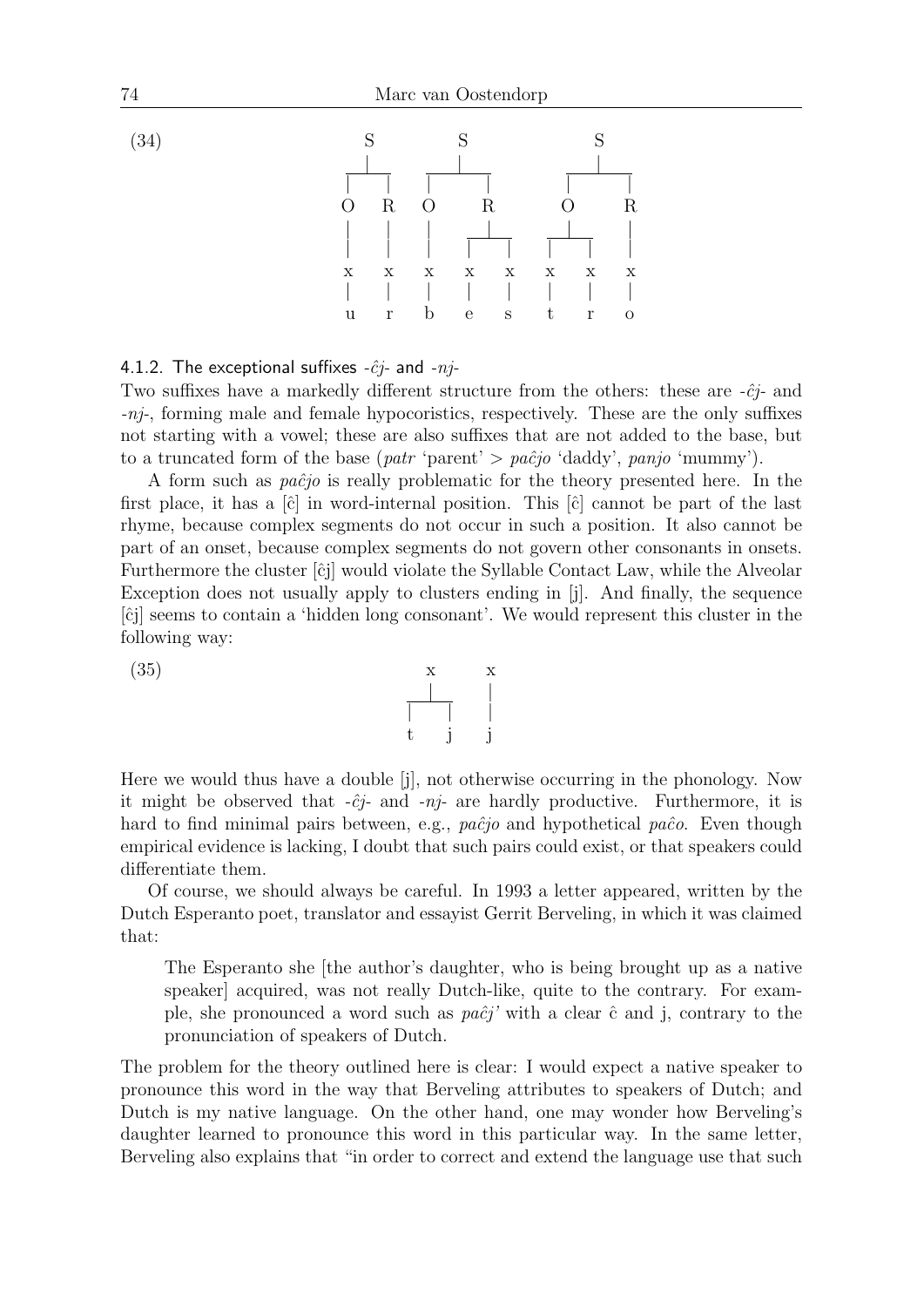a small child may hear, I start reading aloud poems to her [. . . ] She listened to the melody of the words and the sound structure of the language very carefully." In other words, an important part of the language material offered to the child should have been in a rather elevated style. It is a well-known fact that in formal style people pronounce words in a way they would not use otherwise. A pronunciation of  $[\hat{c}_j]$  may well be a "hypercorrect" spelling pronunciation. I leave this open for future research.

## 4.1.3. Prefixes

The structure of Esperanto prefixes is somewhat, but not particularly, more complicated than that of suffixes, as one can observe by studying the following list:

 $(36)$  bo-, dis-, ek-, eks-, fi-, for-, ge-, mal-, mis-, pra-, re-

Almost all of these prefixes are complete syllables, which could be independent words (and sometimes are used as such). Only [ek] and [eks] have a somewhat deviant structure: they lack an onset (which is not really a problem because an onset is missing in many other words as well) and they end in an obstruent that is not alveolar: in both cases a [k], followed by an extrasyllabic [s] in [eks]. With these prefixes one can thus easily form words that do not obey the restrictions proposed hitherto. An example is ekparoli 'to start to speak' (from paroli 'to speak'), where we have a cluster of obstruents [kp] in which the second obstruent is not an alveolar.

The structure of words derived with a prefix is thus sometimes slightly more complicated than the structure of underived words, or words derived with a suffix; this is a common fact in languages of the world.

## 4.2. Compounds

If we look at compounds, the number of real or apparent exceptions to the generalisations made here becomes even larger. An important cause for this is that the grammatical endings can be elided in the first part of such compounds. Take for example the world tutmonda 'universal' (< tuta 'whole', mondo 'world'). This word can only be syllabified in one way: [tut.mon.da]. The problem here is the first syllable, [tut] which ends in an obstruent [t].

But this is only a small problem, if we start considering words such as konsonantgrupo 'consonant cluster' ([kon.so.nant.gru.po]  $\langle$  konsonanto 'consonant', grupo 'group') with a rhyme in the third syllable that is much to large.

The source of the problem in each case is the fact that the grammatical ending, which is always a rhyme in Esperanto, is left out. The consonant that could have been in the onset of that rhyme is left behind and starts getting interpreted phonetically as closing the preceding syllable: we say [tut.mon.da] and not <sup>∗</sup> [tu.tmon.da]. As far as I am able to tell, this is true even in those cases where the second word start with a vowel and where resyllabification hence would be feasible: pacama 'peaceloving' (< paco 'peace', ama 'loving') is syllabified [pac.a.ma], not \*[pa.ca.ma].

We are thus tempted to complicate our syllabification theory for compounds as well as for prefixes. Another aspect of the linguistic structure, which has been ignored in this essay until now, could also be accounted for in this revised theory: in certain (poetic) styles of speech, one can say esperant in stead of esperanto and similarly elide all other instances of the nominal grammatical ending -o. The last syllable of this word could be argued to be -ant.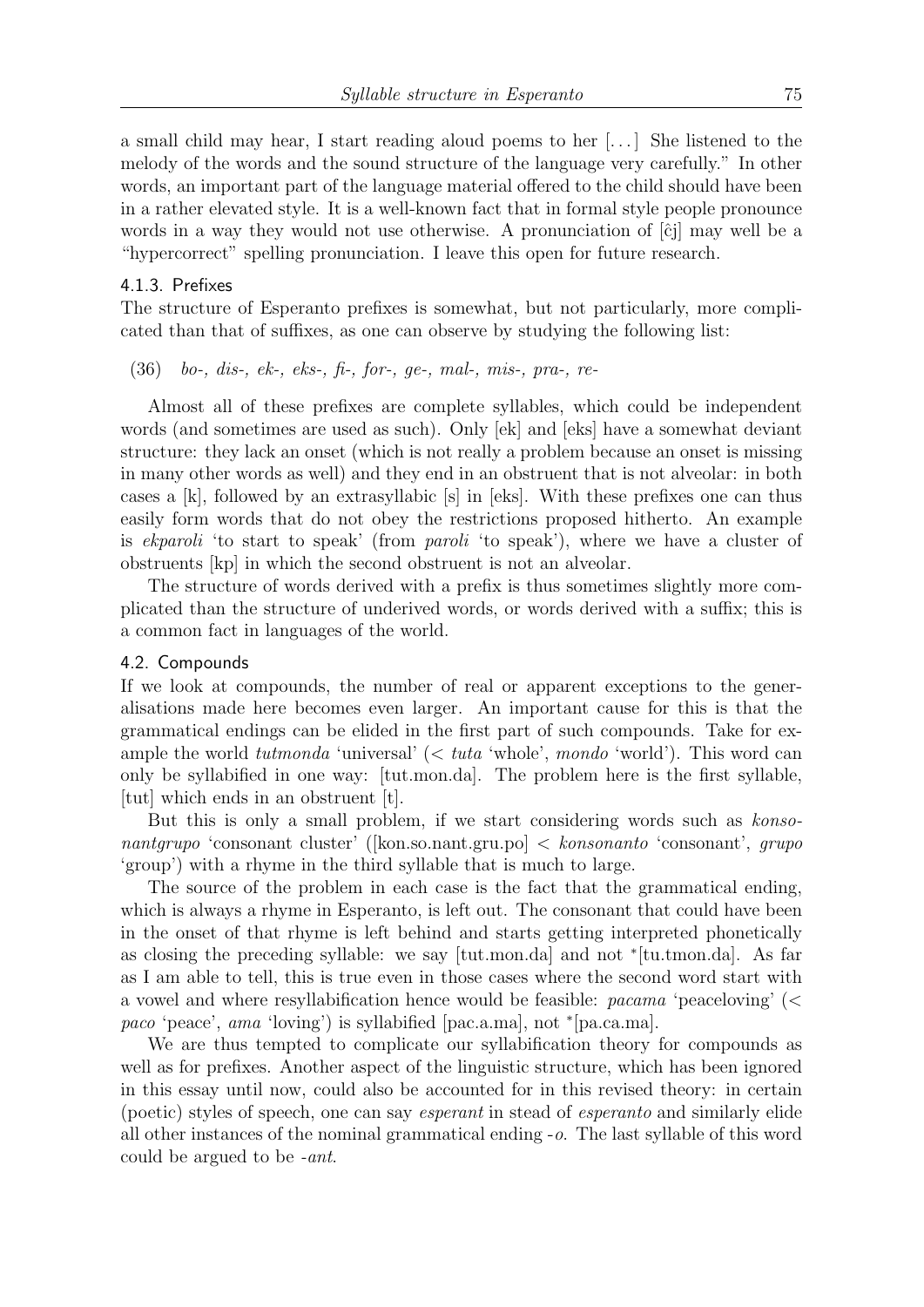Rather than complicating the syllable template, however, I prefer to use another theory, which as a matter of fact comes close to the one proposed by Kalocsay & Waringhien (1985). These scholars write about the poetic elision in non-compounded nouns that the independence of the stem in those cases is only "apparent". The grammatical o does not really get lost, as far as the structure is concerned.

The best argument for this position is the stress system. Esperanto puts stress on the penultimate syllable of the word: *esperánto*, *familio*, etc. If elided vowels are really completely absent, words such as *esperánt* would mean a complication for this rule as well as for syllabification, since stress here is always on the "last" syllable. It would be simpler to say, like Kalocsay & Waringhien (1985), that "in this way, the ending  $-\sigma$ remains manifestly present and recognizable in spite of the elision."

In order to express this idea of an ending which is recognizable in spite of its phonetic invisibility (and inaudibility), I want to introduce the concept catalexis (Kiparsky 1991, Kager 1993).

Above, I introduced the concept of extrasyllabicity: we can have segments that are not part of syllable structure. This term is in fact a special variant of extrametricality, a term from classical metric theory: in the same way in which the last or first syllable of a line can stay outside of the prosodic structure of a poem (it is not part of a foot), the last or first syllable or segment of a word can stay outside of the stress or syllable structure of the word. Now extrametricality has a counterpart in classical metrical theory: catalexis, where there is a position in the structure of a line that is not filled by any phonological material.

I propose here that Esperanto has catalectic segments in this sense: syllabic positions at the end of the word that are not filled by material. Concretely, I propose the following structure for [esperant] (I use [x] to mark a catalectic segment):

(37) S S S S | | | | | | | | | | | R O R O R O R | | | | | | | | | | | | | | | | x x x x x x x x [x] | | | | | | | | e s p e r a n t

A catalectic segment thus is the exact counterpart of an extrasyllabic segment: the latter are phonetically realised but do not occupy a position, the former have a position, but no material to fill it. Extrasyllabic segments in Esperanto are always consonant, catalectic segments are always vowels (heads of a rhyme). There is no need to change the rule of stress, which can keep its simple form: stress is always on the penultimate syllable. Furthermore, there is no need to complicate the syllable structure: *esperant*', bank', etc. and even patr' 'father' can be accounted for using the principles set out above.

Just like extrasyllabic segments, catalectic segments can only appear at the edge of the word. This explains why we cannot form words such as <sup>∗</sup>homj instead of homoj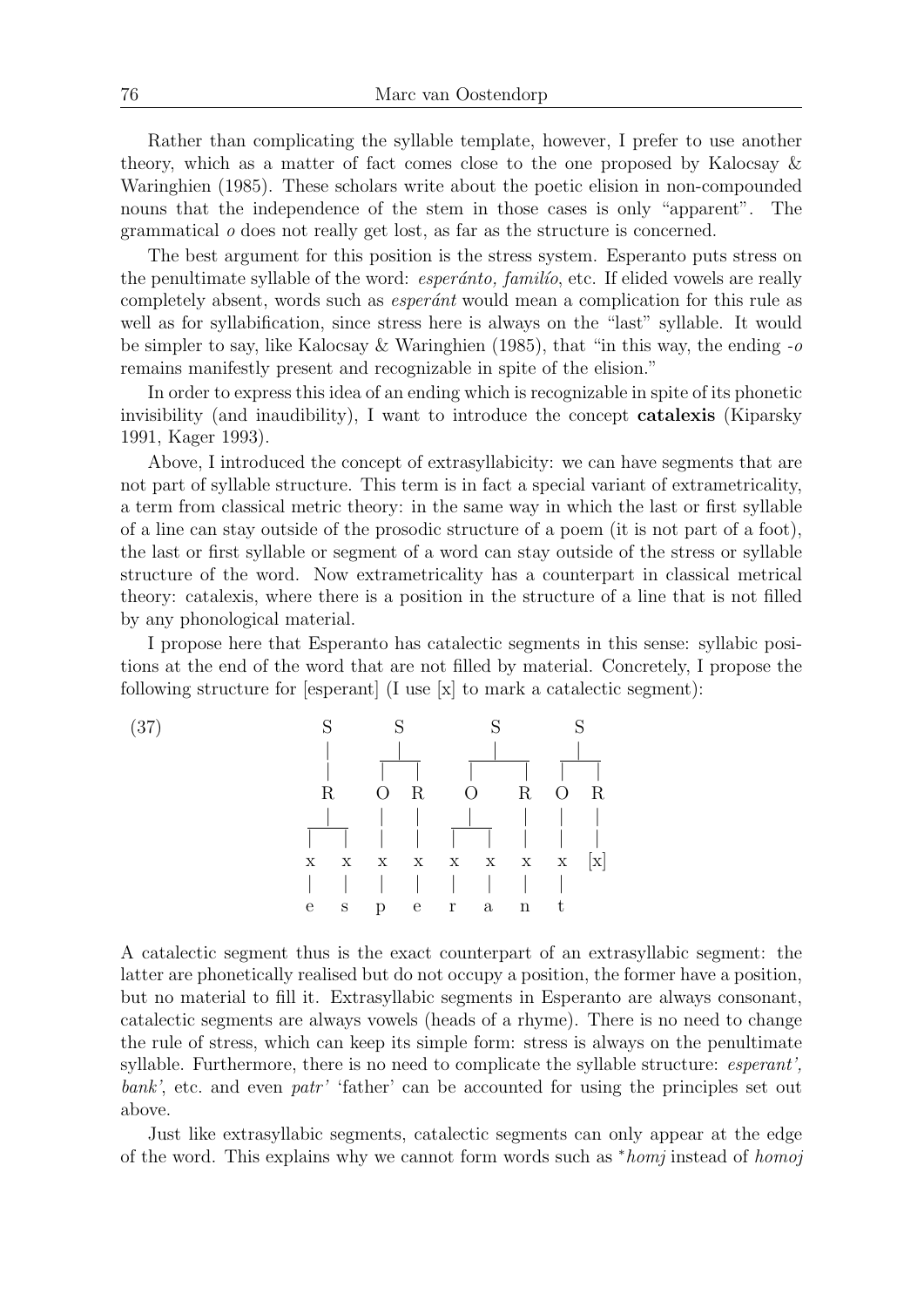'people', or <sup>∗</sup>homn instead of homon 'man (acc)':



This catalectic segment would be non-peripheral; this is impossible. Because catalexis is possible in the first of compounds, the notion peripherality should get a somewhat more sophisticated definition: also the lefthand part of a compound counts as a word, and the vowel between two parts of the compound is in this sense peripheral.<sup>46</sup>

Kawasaki (1936–1953, cited by Kalocsay & Waringhien 1985) reports that in the language as it was used by Zamenhof, the ending of the first element of a compound could not be catalectic in the following circumstances:

1. when the consonant preceding the vowel is voiced and the consonant following it voiceless (or vice versa):  $skrib[olportanta$  'carrying writings',  $kaf[olbabilo$  'kaffeeklatsch', *viv*/o/fonto 'source of life',  $\hat{a}$ af/o/viro 'sheep-man', *lud*/o/tablo 'playtable'. roz[o]kolora 'rose coloured'

2. when the consonants preceding and following the vowel are the same:  $\frac{kap}{\theta|part}$ 'part of head', *viv*[o]vespero 'evening of life', *cas*[o]servisto 'hunting servant'

There thus are certain independent restrictions on the application of elision: it does not happen if it would result in a cluster of consonants with different values for voicing, or if the result would be a long consonant. We have seen above that there are independent reasons to assume that these two configurations count as undesirable in Esperanto.

# 5. Conclusion

In this article, I studied the basic properties of the Esperanto syllable. Even though it has not been possible to solve all the problems, I believe to have pointed at least at some regularities. These regularities have in all probability not been planned by Zamenhof or other Esperanto pioneers: there are no reasons to assume that the details of phonological structure were of primary concern to them.<sup>47</sup>

The Esperanto syllable structure is of course very similar to that of Indo-European languages, more in particular to that of Romance and Germanic languages. This is not surprising, given the fact that most of the morphemes are borrowed from these languages. On the other hand, there is no system which has exactly the same system as Esperanto. The phonology of Italian comes close, but also this is still different. From a phonological point of view, Esperanto is an autonomous system.

<sup>46</sup>See Van Oostendorp (1998b) for a slightly different interpretation.

<sup>47</sup>Cf. Van Oostendorp (1991, 1993).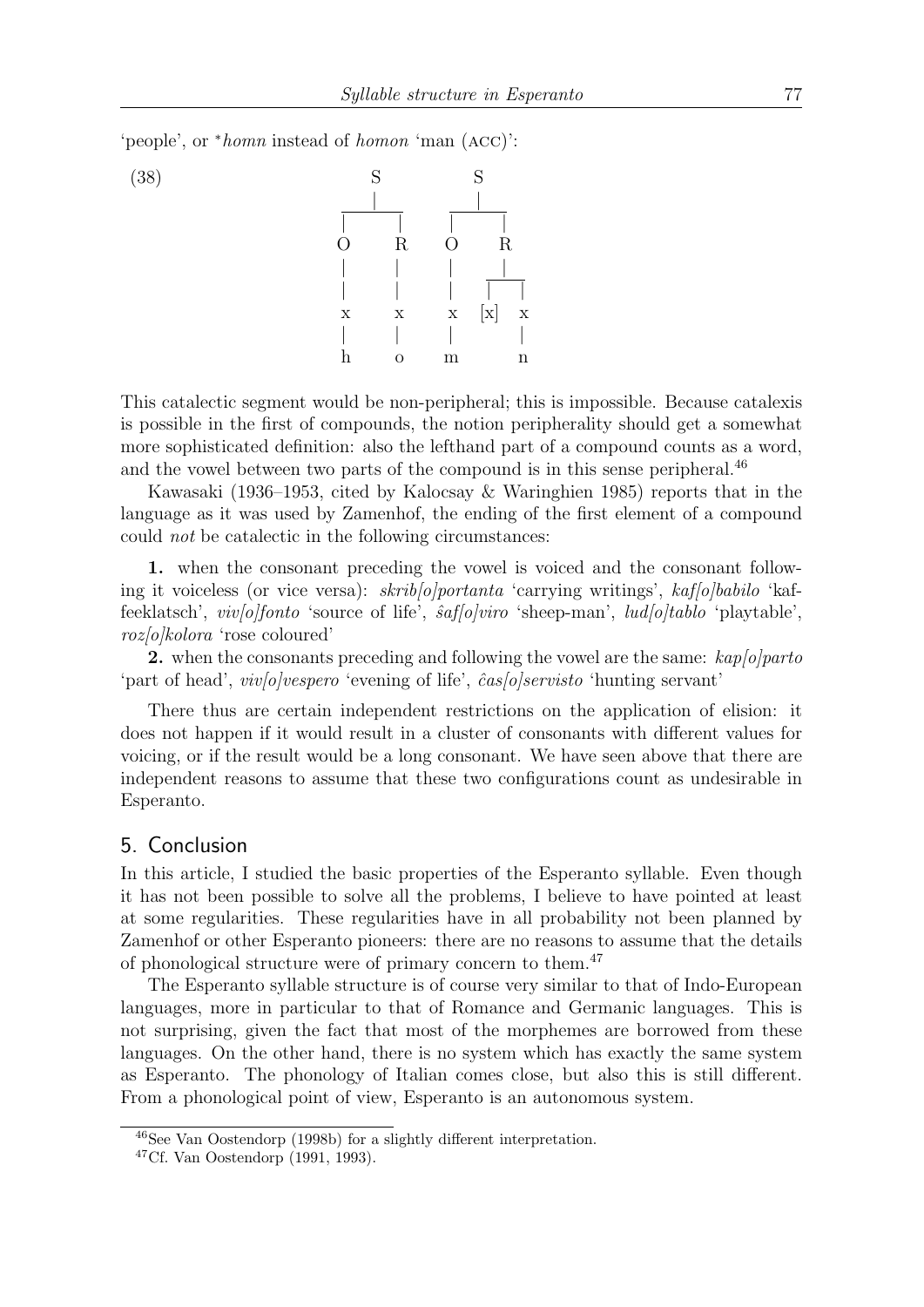# References

| Albault, André            |                                                                                                                                                                                                                                                                  |
|---------------------------|------------------------------------------------------------------------------------------------------------------------------------------------------------------------------------------------------------------------------------------------------------------|
| 1998                      | La duoblaj konsonantoj en Esperanto. In: I. Haupenthal (ed.), Menade Bal Püki<br>Bal; Festschrift zum 50. Geburtstag von Reinhard Haupenthal. Saarbrücken: Edi-<br>tion Iltis.                                                                                   |
| Berveling, Gerrit<br>1993 | Denaske – ĉu poezie? <i>Esperanto</i> 86, N-ro 7–8, 128–129.                                                                                                                                                                                                     |
| Blevins, Juliette         |                                                                                                                                                                                                                                                                  |
| 1995                      | The Syllable in Phonological Theory. In: J. Goldsmith (ed.): The Handbook of<br>Phonological Theory. Cambridge, Mass.: Blackwell.                                                                                                                                |
| Bokarev, E. A.<br>1966    | Fonemo kaj sono en Esperanto. Nuntempa Bulgario 11, vi-vii.                                                                                                                                                                                                      |
| Chomsky, Noam<br>1981     | Lectures on Government and Binding. Dordrecht: Foris.                                                                                                                                                                                                            |
| Clements, Nick<br>1990    | The Role of the Sonority Cycle in Core Syllabification. In: John Kingston & M.<br>Beckman (eds.) Papers in Laboratory Phonology 1: Between the Grammar and<br><i>Physics of Speech.</i> New York: Cambridge University Press, pp. 283–333.                       |
| 1983                      | Clements, Nick & S. Jay Keyser<br>CV Phonology. Cambridge (Mass.): MIT Press.                                                                                                                                                                                    |
| Dunn, Leone               |                                                                                                                                                                                                                                                                  |
| 1988                      | Badimaya, a Western Australian Language. Papers in Australian Linguistics. No.<br>17. Canberra: Australian National University, 19–149. Pacific Linguistics.                                                                                                     |
| Hayes, Bruce              |                                                                                                                                                                                                                                                                  |
| 1995                      | <i>Metrical Stress Theory: Principles and Case Studies.</i> Chicago: The University of<br>Chicago Press.                                                                                                                                                         |
| Itô, Junko                |                                                                                                                                                                                                                                                                  |
| 1986                      | <i>Syllable Theory in Prosodic Phonology.</i> Ph.D. Dissertation, University of Mas-<br>sachusetts.                                                                                                                                                              |
|                           | Itô, Junko, & Armin Mester                                                                                                                                                                                                                                       |
| 1993                      | Licensed Segments and Safe Paths. Canadian Journal of Linguistics/Revue cana-<br>dienne de linguistique $2, 197-213$ .                                                                                                                                           |
| Kager, René               |                                                                                                                                                                                                                                                                  |
| 1989<br>1995              | A Theory of Stress and Destressing in English and Dutch. Dordrecht: Foris.<br>Consequences of Catalexis. In: Harry van der Hulst & Jeroen van de Weijer (eds.),<br>Leiden in Last; HIL Phonology Papers I. The Hague: Holland Academic Graphics,<br>$269 - 298.$ |
| 1985                      | Kalocsay, Kálmán, & Gaston Waringhien<br>Plena Analiza Gramatiko. Rotterdam: UEA.                                                                                                                                                                                |
| 1985                      | Kaye, J., J. Lowenstamm & J.-R. Vergnaud<br>The Internal Structure of Phonological Elements: A Theory of Charm and Gov-<br>ernment. <i>Phonology Yearbook</i> 2, 305–328.                                                                                        |
| Kawasaki, N.              | 1936–53 Esperantologiaj raportoj. Osaka, Fremdlingva Universitato. 1. Zamenhofaj ekzem-<br>ploj, 1936. 2. Radiktipoj laŭ aranĝo de vokaloj kaj konsonantoj, 1952. 3. Dukon-<br>sonantaj kombinoj, 1952. 4. Trikonsonantaj kombinoj, 1953.                        |
| 1961                      | Konsonantokombinoj ĉe radikkomenco. Esperantologio 2, 123-126.                                                                                                                                                                                                   |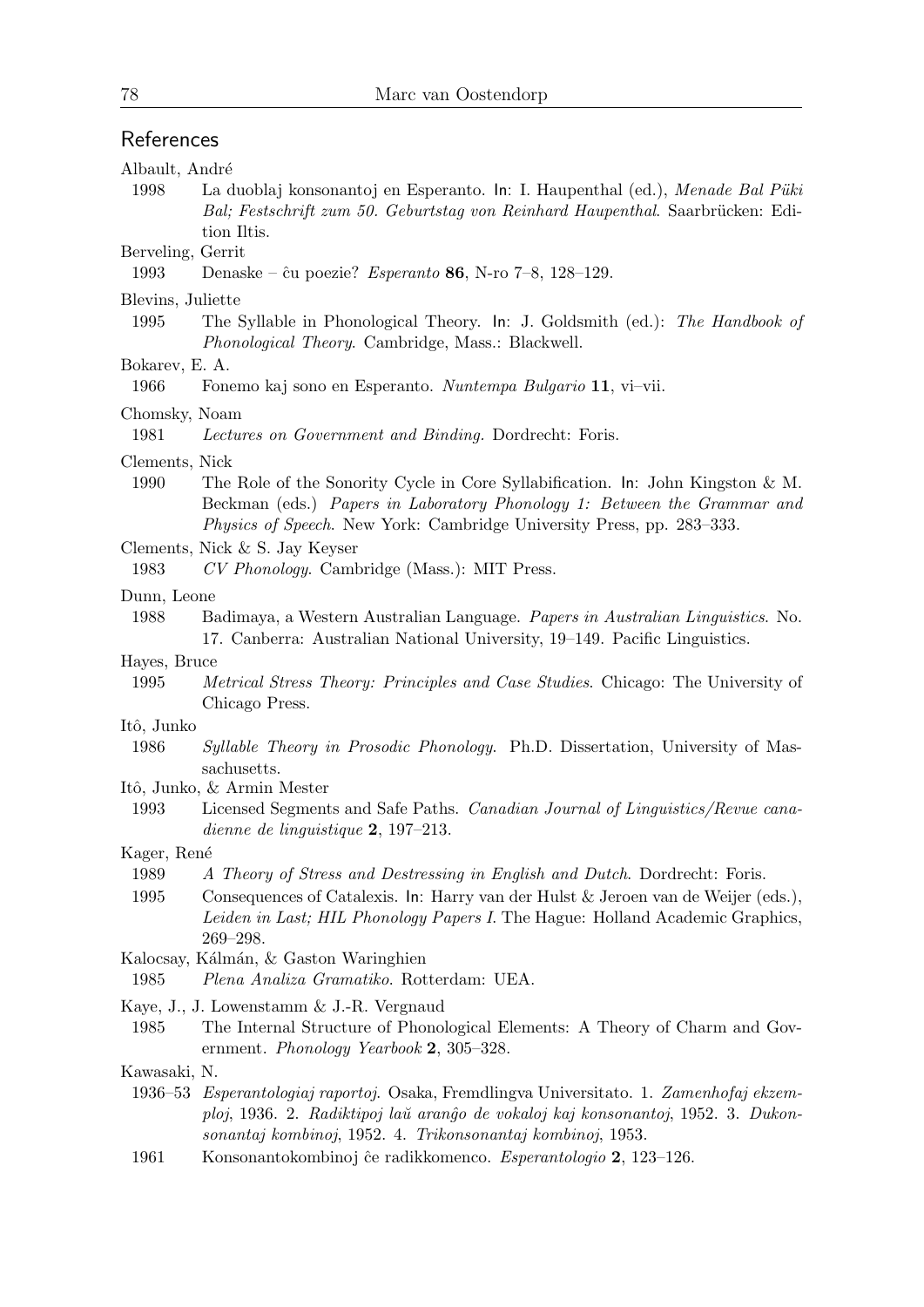## Kiparsky, Paul

1991 Catalexis. Unpublished manuscript, Stanford University and Wissenschaftskolleg zu Berlin.

#### Levin, Juliette

1985 A Metrical Theory of Syllabicity. Ph.D. Dissertation, MIT.

#### Mangold, M.

1985 Fonemaj opozicioj en Esperanto. In: R. Haupenthal (ed.), Li kaj ni. Festlibro por la 80a naskiĝtago de Gaston Waringhien, Antwerpen & La Laguna, pp. 263–269.

# McCarthy, John

- 1979 Formal Problems in Semitic Phonology and Morphology. Ph.D. Dissertation, MIT.
- Noske, Roland
- 1988 La syllabification et les règles de changement de syllabe en français. In: P. Verluyten (ed.): La phonologie du schwa français. Amsterdam: John Benjamins, 43–88.

#### Okamoto, J.

1925 Fonetika studo de Esperanto. Tokyo: JEI.

#### Oostendorp, Marc van

- 1991 The Syntax of a Language without Grammar. MA Thesis, Tilburg University.
- 1993 Aangeboren principes en kunstmatige taal. Gramma/TTT 2.
- 1994 Eseo pri la Esperanta silabo. Unpublished manuscript.
- 1995 Vowel Quality and Phonological Projection. Ph.D. Dissertation, Tilburg University.
- 1998a A Note on Exceptional Syllable Structure in Esperanto. In: A. Bruyn & J. Arends, (eds.), Mengelwerk voor Muysken; Voor Pieter Muysken bij zijn afscheid van de Universiteit van Amsterdam, pp. 98–101. Amsterdam: UvA.
- 1998b Economy of Representation in the Esperanto word. In: R. van Bezooijen & R. Kager (eds.), Linguistics in the Netherlands 1998. Amsterdam, Benjamins, 175– 187.
- 1999 'Leenwoordfonologie' in het Esperanto. To appear in Gramma/TTT.
- Paradis, C. & J.-F. Prunet (eds.)

#### Prince, A. & P. Smolensky

- 1993 Optimality Theory; Constraints Interaction and Satisfaction in Generative Grammar. Manuscript. New Brunswick, NJ: Rutgers University, and Boulder, CO: University of Colorado.
- Sailer, Manfred
- 1993. Complexe woorden in het Esperanto; Een generatieve herformulering van een traditionele theorie van compositie in het Esperanto. Manuscript, University of Amsterdam.
- Selkirk, Elisabeth
- 1982 The Syllable. In: H. van der Hulst & N. Smith (eds.), The Structure of Phonological Representations. Vol. II: Dordrecht: Foris, 337–383.

#### Vennemann, Theo

1988 Preference Laws for Syllable Structure. Berlin: De Gruyter.

Waringhien, Gaston (ed.)

1987 Plena Ilustrita Vortaro de Esperanto (PIV). Reprint of the third edition, with a supplement. Paris: Sennacieca Asocio Tutmonda.

<sup>1991</sup> The Special Status of Coronals, San Diego: Academic Press.